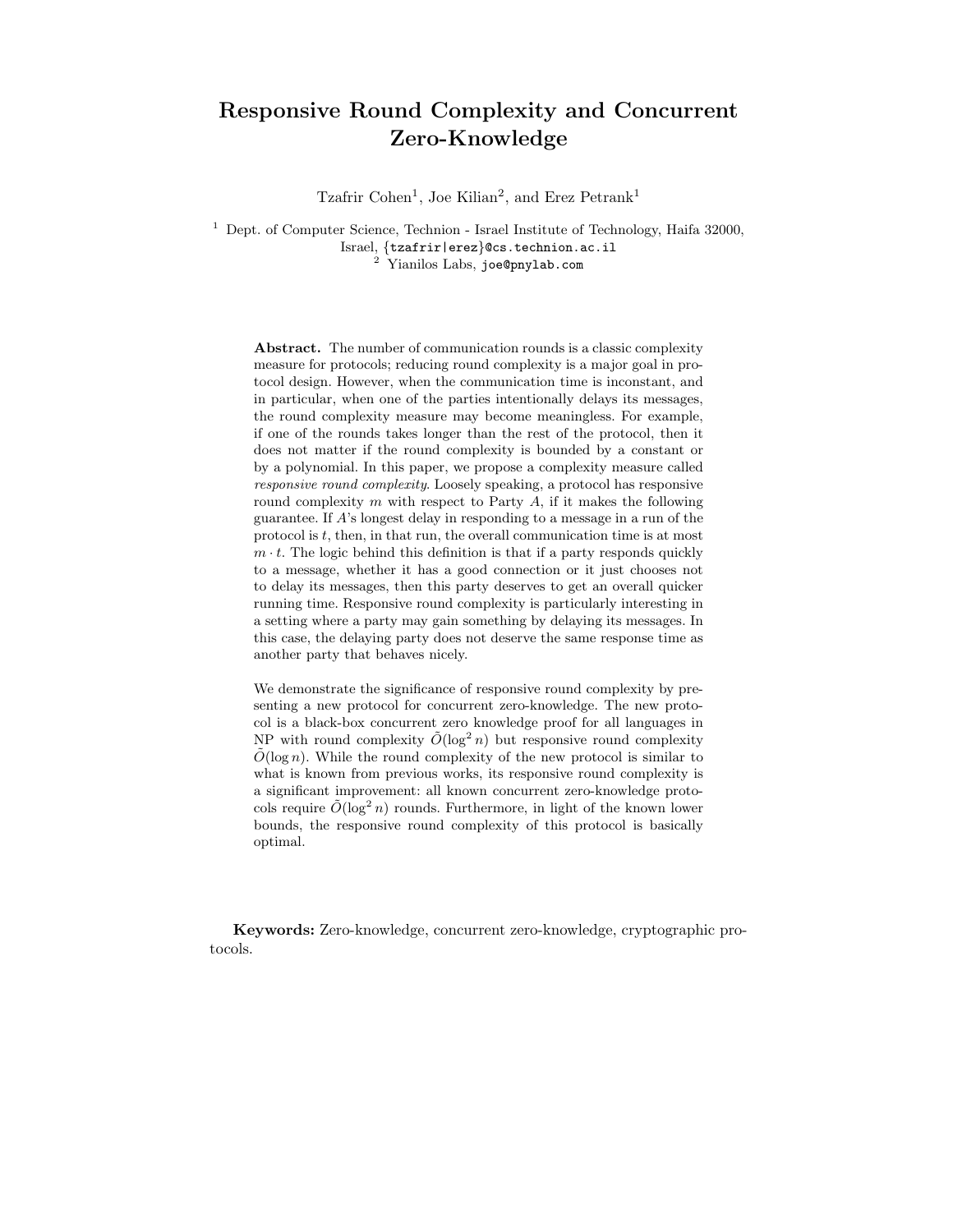# 1 Introduction

In this work, we study a new measure related to the round complexity of protocols. We propose a notion of responsive round complexity that properly relates the running time of the protocol with the response time of each of the parties. Finally, we show how to improve state-of-the-art concurrent zero-knowledge protocols with respect to their responsive round complexity, and obtain an (almost) optimal protocol with respect to its responsive round complexity.

## 1.1 Round complexity

The number of rounds in a run of a protocol can be a major time-consuming component. Therefore, round complexity is one of the important complexity measures of protocols. However, a protocol's round complexity is not always directly proportional to its time complexity. The reason is that communication rounds do not always have the same length. Thus, for example, if the length of one of the rounds exceeds the accumulative length of all the other rounds, the round complexity does not tell us anything about the time complexity.

The difference in the length of communication rounds may be a result of two different reasons. One is that the network is unstable and communication times vary during the run of the protocol. The second possible reason is that one of the parties may delay its messages. It is sometimes useful for a party to delay its answer in the protocol until something happens. For example, it may delay its answer until it obtains information from another source, or it may try to foil timing assumptions made by other parties in the protocol.

We propose a new complexity measure called responsive round complexity. Our intention is to relate the overall running time of a party to its response time. By this measure, each party gets a guarantee on the overall communication time, which relates to the longest delay it imposes on the run of the protocol. A party that always responds quickly gets a good guarantee on the overall communication time, and a party that sometimes responds slowly gets a poor guarantee on the overall communication time.

In this extended abstract we concentrate on the two-party case. An extension of the definition to multi-party protocols is straightforward.

Definition 1.1. Response time: We say that the response time of a party A in round i of a specific run  $\sigma$  of a protocol  $\Pi$  is t, if  $\Pi$  in run  $\sigma$  tells A to send a message in round i, and t is the length of the time interval starting from the time B sent its message in round  $i-1$  and ending at the time B received A's response of round i. (If A is not supposed to send a message in round i, then its response time is 0 for round i.) The response time of A in run  $\sigma$  of protocol  $\Pi$ is the maximum over all rounds i of A's response time in round i.

Definition 1.2. Responsive time complexity: We say that a protocol  $\Pi$  has responsive round complexity m with respect to Party A, if for any possible run  $\sigma$  of Protocol  $\Pi$ , the overall communication time does not exceed  $t \cdot m$  where t is A's response time in Run  $\sigma$  of Protocol  $\Pi$ .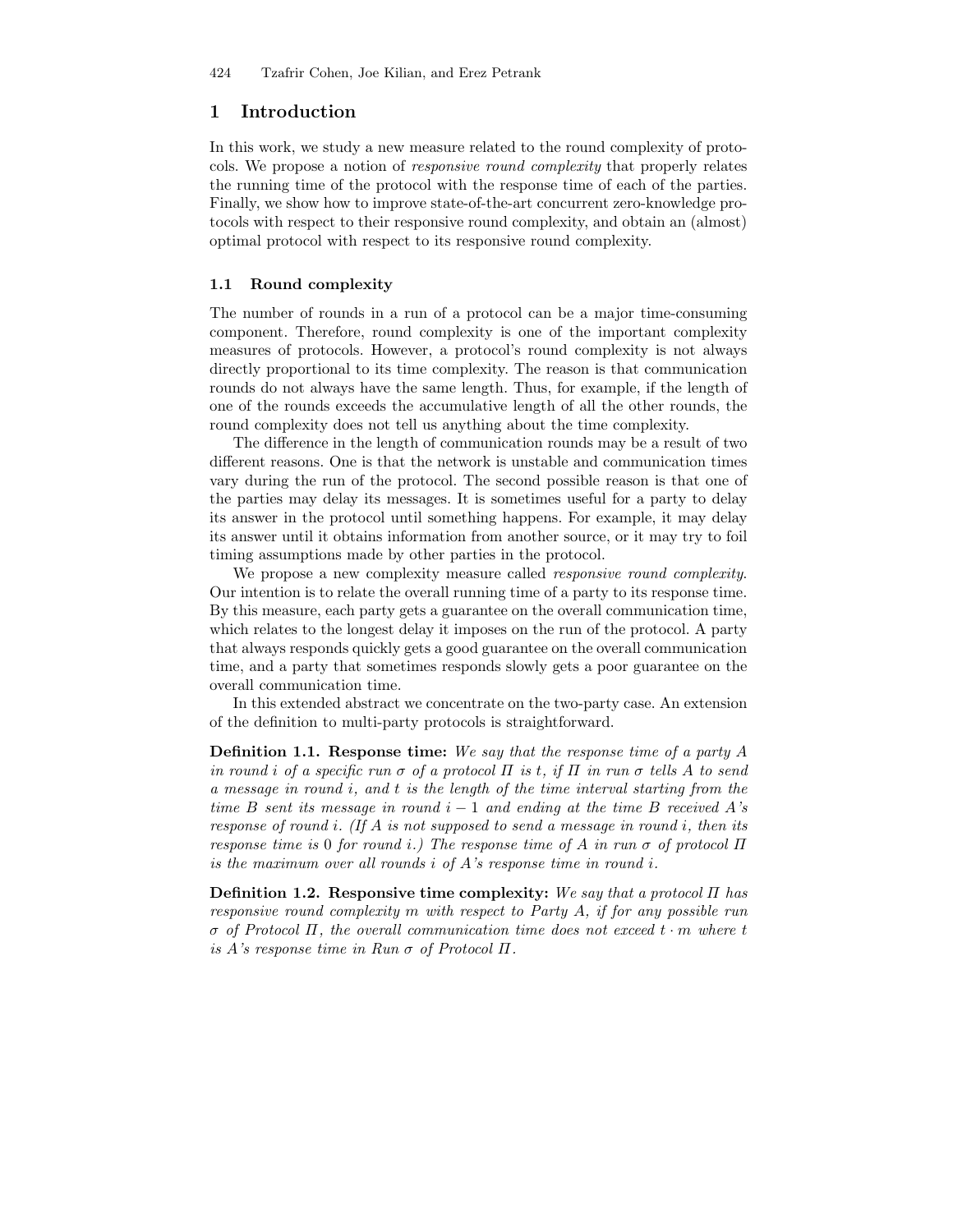Note that if all rounds are equally long in all runs of the protocol, then the responsive round complexity measure with respect to each of the two parties equals the (standard) round complexity measure<sup>1</sup>.

Our primary interest in this notion is for cases when a party actually delays its messages to gain something; our goal is to develop protocols in which purposeful delays merely punishes the delayer. However, we note that the guarantee of our protocol also holds for networks with unstable or heterogeneous communication links. Parties will be (unfairly) punished for network delays beyond their control, but this punishment will be roughly proportional to the inherent delays. Thus, someone with a slow connection will obtain slow service, but will not be starved, as would be the case if a protocol simply timed-out on slow participants.

We demonstrate the usefulness of the new notion by using it for analyzing concurrent zero-knowledge protocols and constructing a new protocol with an (almost) optimal responsive round complexity.

## 1.2 Concurrent zero knowledge

Zero-knowledge interactive proofs as presented by Goldwasser, Micali, and Rackoff [16] are proofs that yield no knowledge but the validity of the proven assertion. These proof systems have proven important tools for a variety of cryptographic applications. However, the original definition of zero-knowledge considers security only in a restricted scenario in which the prover and the verifier execute the proof disconnected from the rest of the computing environment.

In recent years, several papers have studied the affect of a modern computing environment on the security of zero-knowledge. In particular, many computers today are connected through networks in which connections are maintained in parallel asynchronous sessions. It would be common to find several connections (such as FTP, Telnet, an internet browser, etc.) running together on a single workstation. Can zero-knowledge protocols be trusted in such an environment?

Zero-knowledge in a concurrent environment was first explored by Feige [12], and by Dwork, Naor, and Sahai [10]. Dwork, Naor and Sahai denoted zeroknowledge protocols that are robust to asynchronous composition concurrent zero-knowledge protocols. They observed that several known zero-knowledge proofs, with a straightforward adaptation of their original simulation to the asynchronous environment, may cause the simulator to work exponential time. Thus, it seems that the zero-knowledge property does not necessarily carry over to the asynchronous setting.

Kilian, Petrank, and Rackoff [19] gave the first lower bound for concurrent zero-knowledge, showing that any language that has a 4-round black-box concurrent zero-knowledge interactive proof or argument is in BPP. Thus, a large class of known zero-knowledge interactive proofs and arguments for non-trivial languages do not remain zero-knowledge in an asynchronous environment. Rosen

<sup>1</sup> Here, we adopt the measure by which a round consists of two messages: one from Party A to Party B and the other is the response of B to A.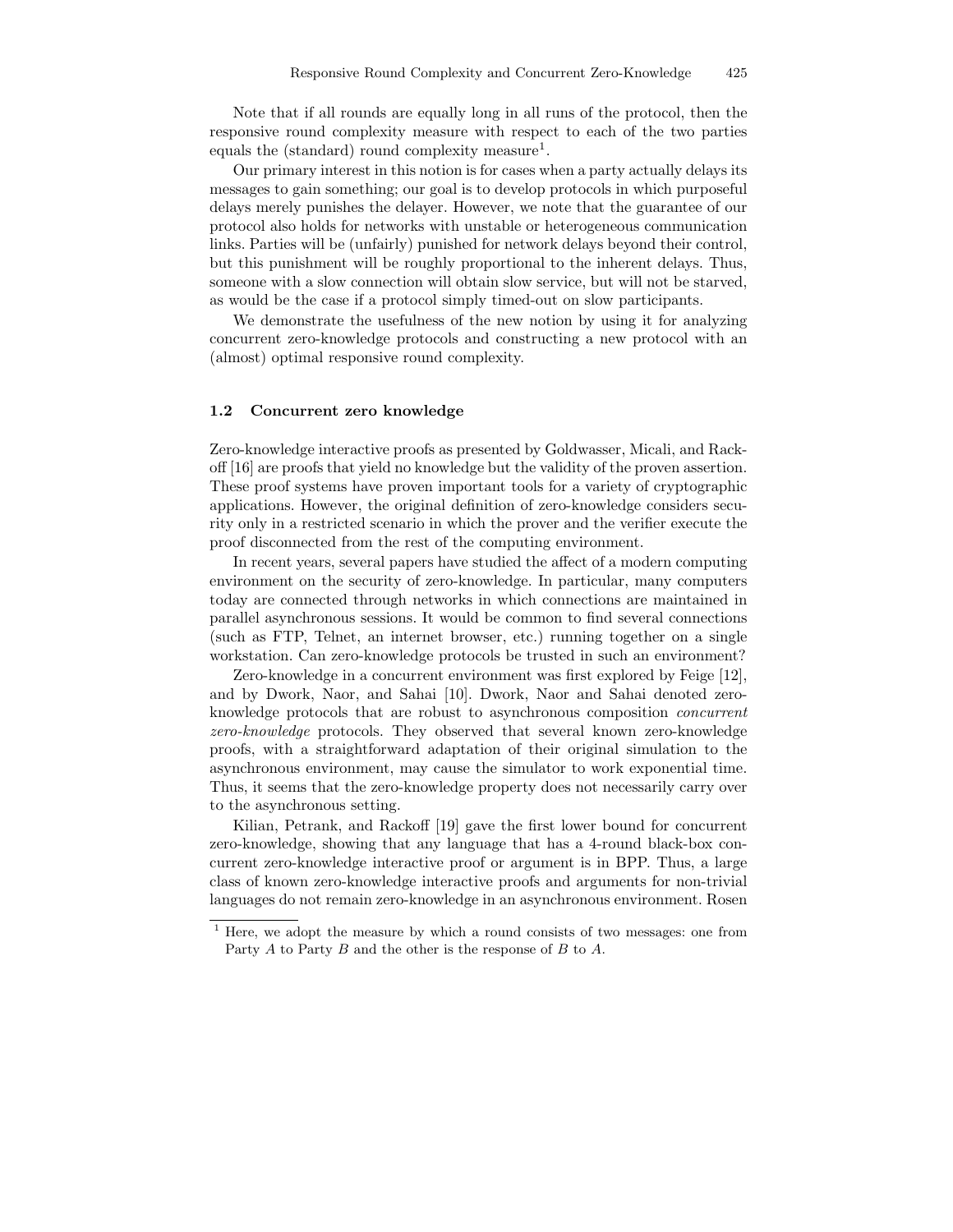[25] has improved this lower bound from from 4 rounds to 7. Canetti, Kilian, Petrank and Rosen [5] have substantially improved the lower bound to  $\Omega(\log k)^2$ . The parameter k is the security parameter. A polynomial in  $k$  bounds the length of the inputs, the number of proofs that may start concurrently, and the time complexity that the parties spend in the protocol.

On the other hand, Richardson and Kilian [24] exhibited a concurrent zeroknowledge proof for any language in NP. Their protocol requires polynomially many rounds in  $k$ . Kilian and Petrank [18] substantially narrow the gap between the upper bound and the lower bounds. Using a different simulator, they provide a tighter security analysis for the Richardson-Kilian protocol, and show that it remains concurrent zero knowledge when run with only  $\omega(\log^2 k)$  rounds.

How do these results translate to responsive round complexity? Zero-knowledge is about providing security to the prover. Thus, we expect the prover to follow the protocol and not delay its answers. The verifier is the bad guy, who may choose to deviate from what the protocol dictates in order to get knowledge from the prover. Thus, the verifier may delay its answers, and we would like to investigate how protocols behave in this case. It seems fair to provide quicker service (overall communication time) to verifiers that respond quickly and do not delay their answers. Verifiers that do delay their answers may get an overall slower run of the protocol. Responsive round complexity guarantees that the overall communication time is proportional to the longest delay of the verifier.

Looking at the best known upper bound protocol in [18], it is easy to see that the responsive round complexity with respect to the verifier is equivalent to its round complexity in stable networks. The verifier may simply keep its response time steady, and then the two measures equate. This is the best known protocol with respect to responsive time complexity, and it has responsive time complexity of any function m satisfying  $m = \omega(\log^2 k)$ .

If we look at the best known lower bound in [5], it provides a specific schedule such that if the protocol does not have enough rounds, no black box simulator can simulate it in this schedule. In the demonstrated schedule each verifier has its own response time, but each of the verifiers does not change its response time during the proof. Thus, the lower bound holds also for responsive round complexity, and we cannot do better than  $\Omega(\log k)$ .

In this paper we present a new concurrent zero-knowledge proof for all languages in NP that has responsive round complexity  $m$  for any function  $m = \omega(\log k)$ . Namely, the responsive round complexity of this protocol can be set to any function asymptotically larger than  $\log k$ . Thus, we get an algorithm whose responsive round complexity is almost optimal (up to a factor of at most  $O(\log^2 \log k)$ ). Thus, any verifier that does not delay its messages (or even just does not change the delay from round to round) is guaranteed a round complexity of  $\tilde{O}(\log k)$ . Verifiers that do delay their messages get a protocol whose running time is at most  $O(\log k)$  times the longest delay they choose to use.

<sup>&</sup>lt;sup>2</sup> The "twiddle" notation neglects multiplicative factors that are polylogarithmic in the main term.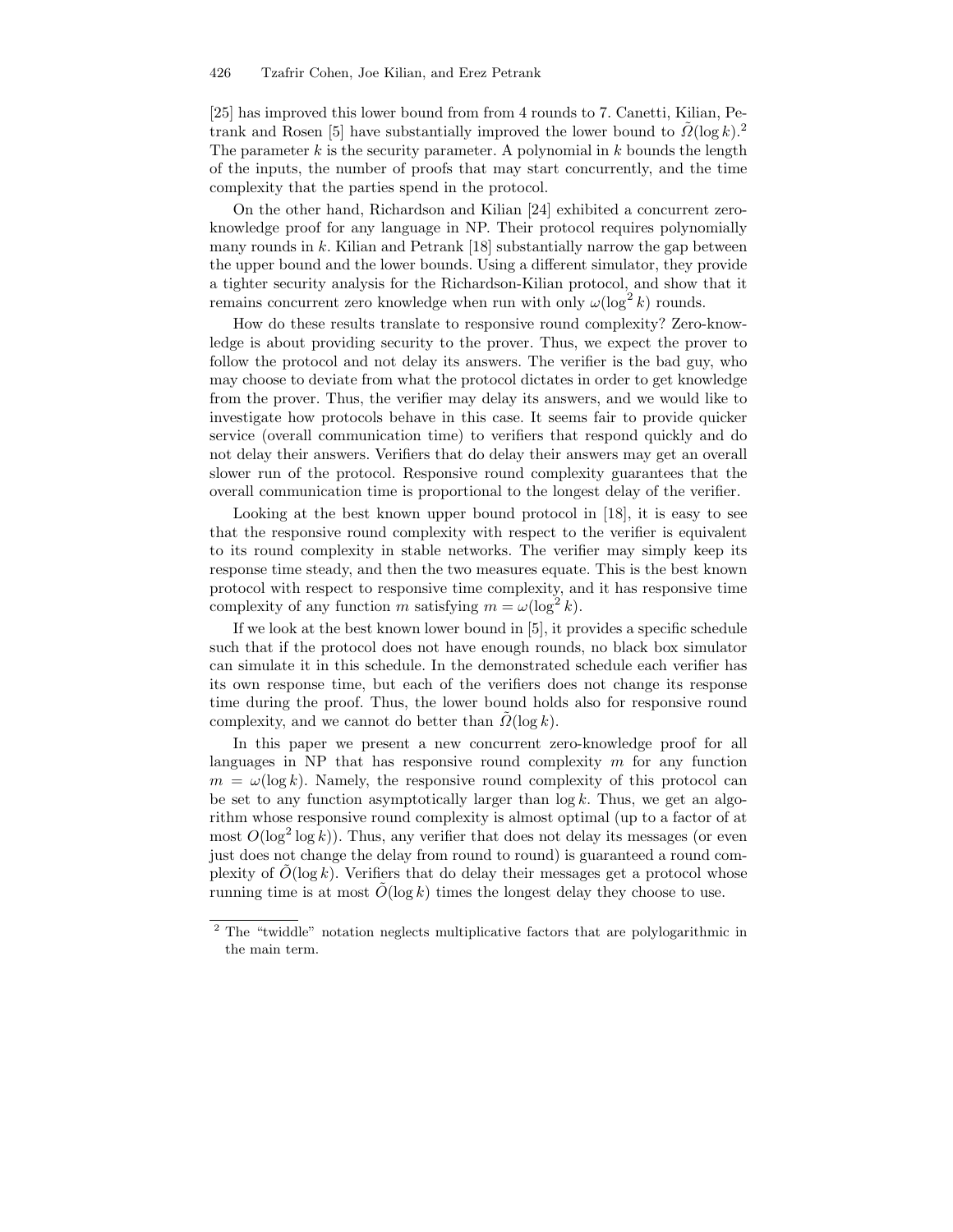In a recent breakthrough work, Barak [1] gives a concurrent zero-knowledge for NP which is not black-box and requires only a constant number of rounds. A slight drawback of this protocol is that the maximum number k of concurrent sessions tolerated must be predetermined in advance, and the communication required by this protocol is proportional to the chosen polynomial. Our protocol, like previous black-box protocols, is robust against any polynomial number of concurrent sessions, and its overall communication is independent of the number of sessions.

## 1.3 Techniques

One set of previous protocols [24,18] ignore the timing of the messages and consider only their order; black-box simulatable protocols exist in the general model, though with high round complexity. Another approach is taken by the protocols of [10,11]. In this approach, strong restrictions are enforced (or assumed) on the ratio between the slowest and longest response times, simplifying the task of producing a simulation, and allowing for constant-round protocols. One interpretation (and implementation) of this restriction is that verifiers with slow response times are treated as malicious; their responses are rejected.

Our approach is intermediate between these two approaches. As with the latter approach, we do take response times into consideration, but as with the first approach we place no restriction on these delays. Instead, we monitor the delays and "punish" verifiers with long delays, though in a proportionate fashion. Each verifier has an associated response time that is doubled when the verifier does not respond in time. Thus, there are  $O(\log k)$  sets of verifiers, each set containing verifiers responding at around the same time. The prover may delay its answers to each verifier to match its delays with those of the verifier. For each set, we use techniques similar to those in [10,11] to simulate the conversations with verifiers in this set. We then show that simulating the  $O(\log k)$  sets together is still doable in polynomial time.

## 1.4 Contributions

The first contribution of this work is in proposing the notion of responsive round complexity. We feel that this notion may be useful in settings when one of the parties may gain something from delaying its responses. A guarantee on the responsive round complexity provides a guarantee on the time complexity such that each party "gets what it deserves".

Our second contribution is in providing a concurrent black-box zero-knowledge protocol with almost optimal responsive round complexity. Our design uses the protocol of [24,18] as a subroutine; its main technical contribution is a method for restarting this subroutine so as to obtain a better protocol in practice.

#### 1.5 Related work

Our notion of responsive-round complexity is of course related to the vast literature on distributed algorithms, and continues the program of studying zero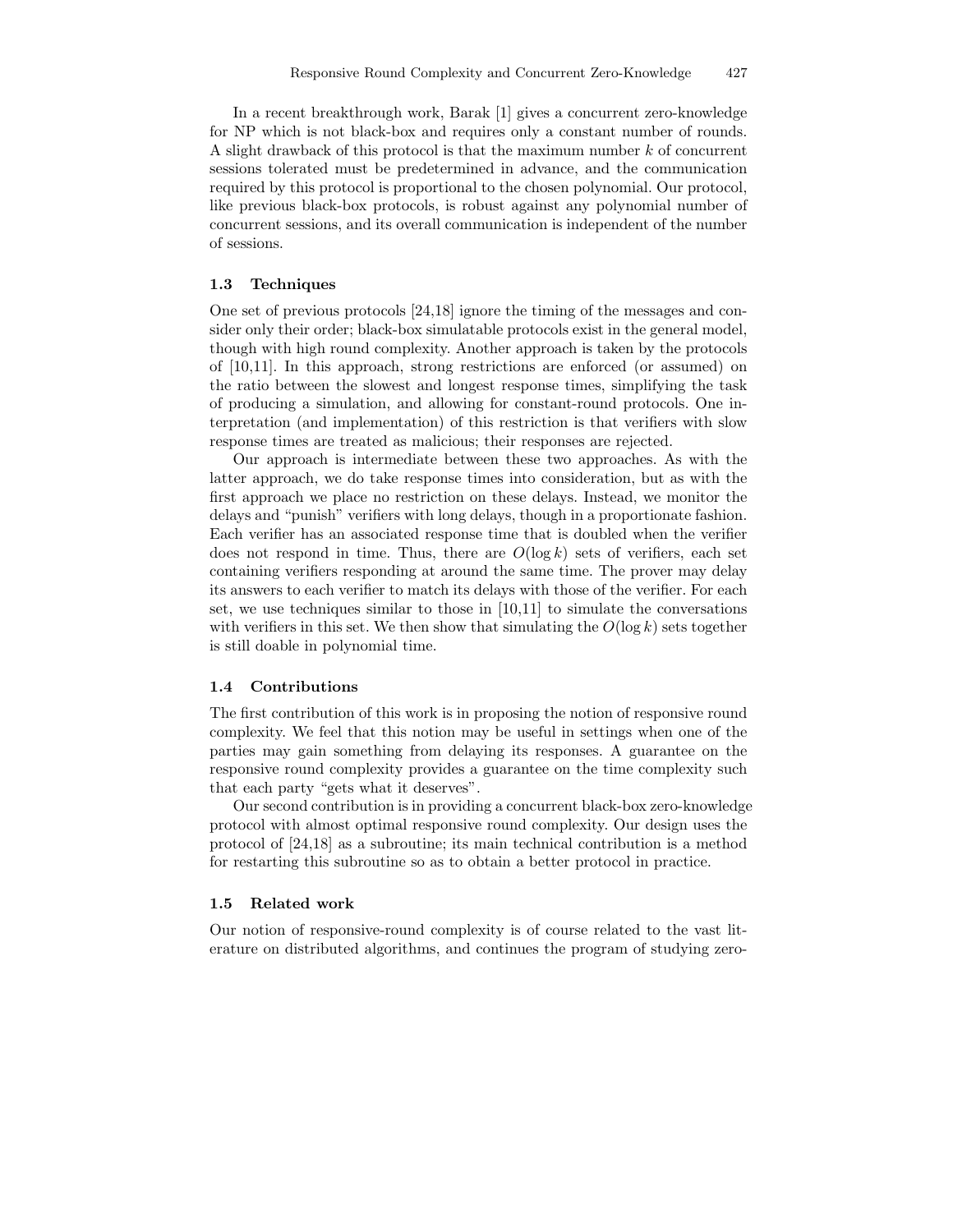knowledge in distributed settings.<sup>3</sup> We do point out the difference between our notion and the most commonly used distributed model. In the standard distributed model, an adversary can speed up responses in worst case fashion; we require that all parties give a "correct" output by the end of the protocol. In our model, we impose additional requirement on when individual parties finish (give a final output); parties whose responses have been sped up may have to finish long before the end of the protocol as a whole. (Here, the "protocol" is the collective set of interactive proofs)

Several recent works have overcome the difficulty of the asynchronous setting by putting limits on the asynchronisity of the system (timing assumptions) [10,11,6,9] or by making some set-up assumptions on the environment (such as a public key infrastructure) [7,4].

#### 1.6 Terminology

Some words on the terminology we are using. By zero-knowledge we mean computational zero-knowledge, i.e., the distribution output by the simulation is polynomial-time indistinguishable from the distribution of the views of the verifier in the original interaction. Our proof is black-box zero-knowledge. The proof will be perfectly sound, i.e., we will construct an interactive proof, yet it will be possible to run the prover in polynomial time given a witness to the NP assertion that the prover is making.

#### 1.7 Guide to the paper

In Section 2 we go over the preliminaries. We state our main result in Sect. 3. We provide an overview on the protocol and proof in Sect. 4. The protocol itself is presented in Sect. 5, the simulator to the protocol is presented in Sect. 6, and the analysis of the simulator is given in Sect. 7.

# 2 Preliminaries

## 2.1 Zero-knowledge proofs

Let us recall the concept of interactive proofs, as presented by [16]. For formal definitions and motivating discussions the reader is referred to [16].

Definition 2.1. A protocol between a (computationally unbounded) prover P and a (probabilistic polynomial-time) verifier V constitutes an interactive proof for a language L if there exists a negligible function  $\varepsilon$  such that

– **Completeness:** If  $x \in L$  then  $Pr[(P, V)(x)$  accepts  $] \geq 1 - \varepsilon(|x|)$ .

<sup>&</sup>lt;sup>3</sup> Indeed, we would not be surprised if quite similar definitions have been proposed in this literature.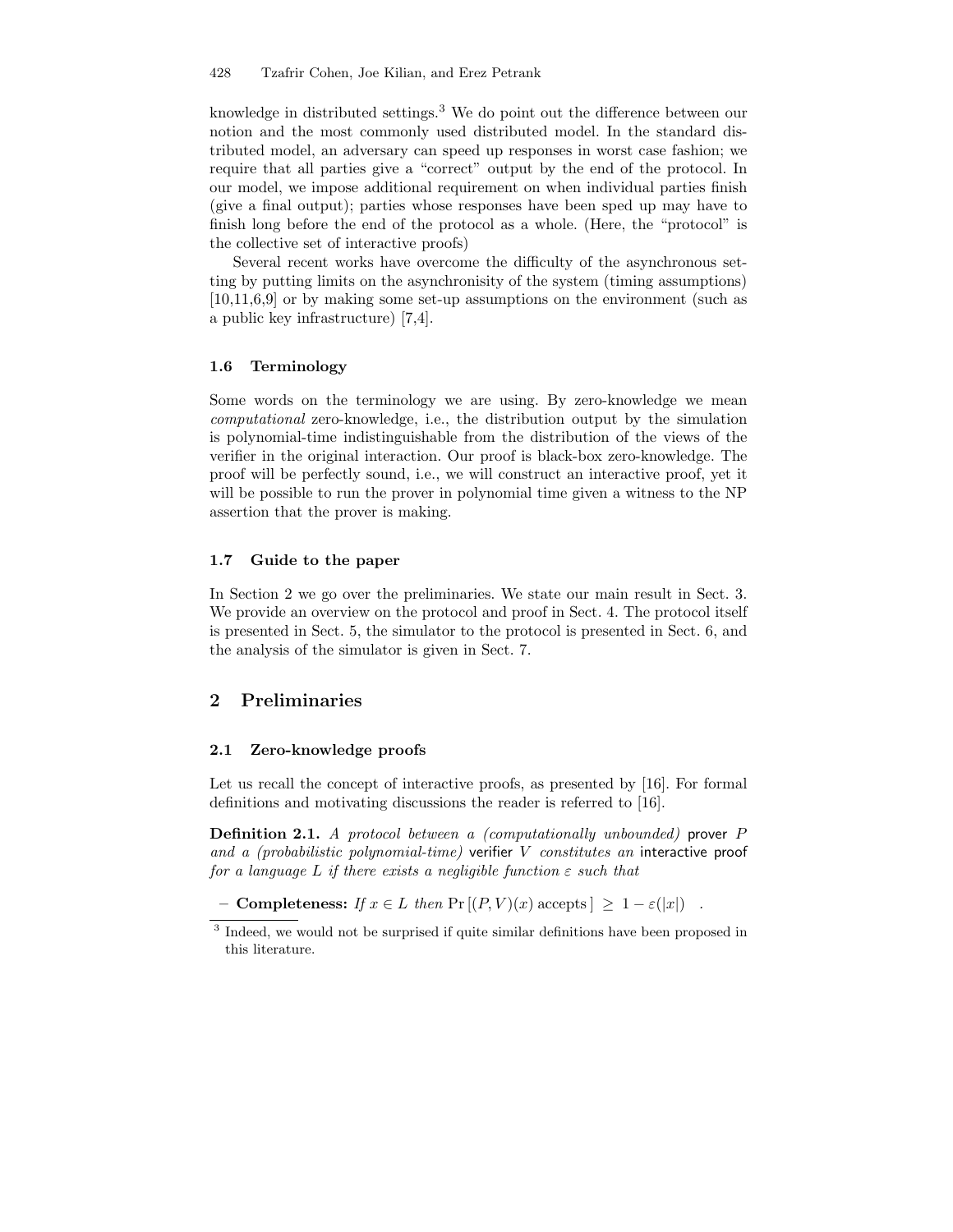$-$  Soundness: If  $x \notin L$  then for any prover  $P^*$ 

$$
Pr[(P^*, V)(x) accepts] \le \varepsilon(|x|) .
$$

Brassard, Chaum, and Crépeau [2] introduced a modification of interactive proofs, called arguments, in which the prover is also polynomial time bounded. Thus, the soundness property is modified to be guaranteed only for probabilistic polynomial time provers  $P^*$ .

Let  $(P, V)(x)$  denote the random variable that represents V's view of the interaction with  $P$  on common input  $x$ . The view contains the verifier's random tape as well as the sequence of messages exchanged between the parties.

We briefly recall the definition of black-box zero-knowledge [16,23,15,17]. The reader is referred to [17] for more details and motivation.

**Definition 2.2.** A protocol  $(P, V)$  is computational zero-knowledge (resp., statistical zero-knowledge) over a language  $L$ , if there exists an oracle polynomial time machine S (simulator) such that for any polynomial time verifier  $V^*$  and for every  $x \in L$ , the distribution of the random variable  $S^{V^*}(x)$  is polynomially indistinguishable from the distribution of the random variable  $(P, V^*)(x)$  (resp., the statistical difference between  $M(x)$  and  $(P, V)(x)$  is a negligible function in  $|x|$ .

In this paper, we concentrate on black-box computational zero-knowledge, and use zero-knowledge as shorthand for black-box computational zero-knowledge.

#### 2.2 Bit commitments

We include a short and informal presentation of commitment schemes. For more details and motivation, see [22]. A commitment scheme involves two parties: The sender and the receiver. These two parties are involved in a protocol which contains two phases. In the first phase the sender commits to a bit, and in the second phase it reveals it. A useful intuition to keep in mind is the "envelope implementation" of bit commitment. In this implementation, the sender writes a bit on a piece of paper, puts it in an envelope and gives the envelope to the receiver. In a second (later) phase, the reveal phase, the receiver opens the envelope to discover the bit that was committed on. In the actual digital protocol, we cannot use envelopes, but the goal of the cryptographic machinery used, is to simulate this process.

More formally, a commitment scheme consists of two phases. First comes the commit phase and then we have the reveal phase. We make two security requirements which (loosely speaking) are:

- Secrecy: At the end of the *commit phase*, the receiver has no knowledge about the value committed upon.
- Binding property: It is infeasible for the sender to pass the commit phase successfully and still have two different values which it may reveal successfully in the reveal phase.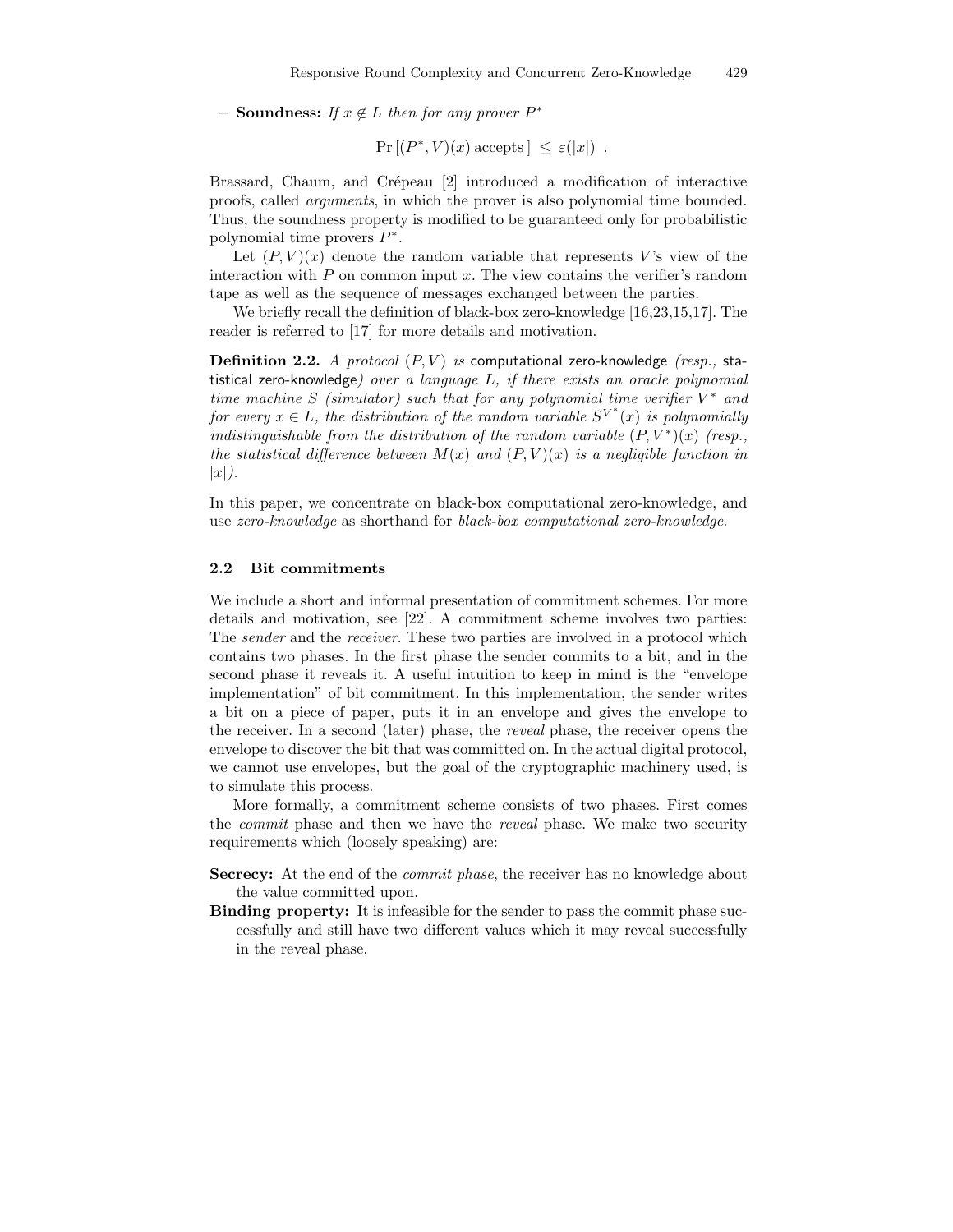Various implementations of commitment schemes are known, each has its advantages in terms of security (i.e., binding for the receiver and secrecy for the receiver), the assumed power of the two parties etc.

Two-round commitment schemes with perfect secrecy can be constructed from any collection of claw-free permutations; see [22]. It is shown in [2] how to commit to bits with statistical security, based on the intractability of certain number-theoretic problems. Dåmgard, Pedersen and Pfitzmann [8] give a protocol for efficiently committing to and revealing strings of bits with statistical security, relying only on the existence of collision-intractable hash functions. This scheme is quite practical and we adopt it for the verifiers in our protocol. For the prover, we use a commitment scheme whose binding is information theoretic and security is computational. Such schemes can be constructed from any one-way function, see [20]. For simplicity, we simply speak of committing to and revealing bits when referring to the protocols of [8] for the verifier and [20] for the prover. We will need to use the properties of the commitment schemes in the concurrent setting.

**Theorem 2.3.** The security of the bit commitments in  $[20]$  and  $[21]$  holds also in the concurrent setting.

Proof. By definition, the binding property must be robust to asynchronous composition. Otherwise, the committer may play a mental game in which his real stand-alone commitment is part of an asynchronous game which he simulates, and then defeat the binding property in the normal stand-alone world.

As for the secrecy, a similar argument may be more complicated, since the receiver cannot simulate the behavior of the committer. Specifically, the committer has some information that the receiver does not have: the value of the committed string, which may be used in the other commitments. However, in our proof, the committer commits on uniformly chosen random strings. (And on nothing else.) Thus, if the committer follows the protocol, then the receiver is able to simulate the rest of the environment and the above argument holds for secrecy as well.  $\Box$ 

## 2.3 Witness Indistinguishability

Witness indistinguishable proofs were presented in [13]. The motivation was to provide a cryptographic mechanism whose notion of security is similar though weaker than zero-knowledge, it is meaningful and useful for cryptographic protocols, and the security is preserved in an asynchronous composition. A witness indistinguishable proof is a proof for a language in NP such that the prover is using some witness to convince the verifier that the input is in the language, yet, the view of the verifier in case the prover uses witness  $w_1$  or witness  $w_2$ is polynomial time indistinguishable. Thus, the verifier gets no knowledge on which witness was used in the proof. The formal definition follows. For further discussion and motivation the reader is referred to [13].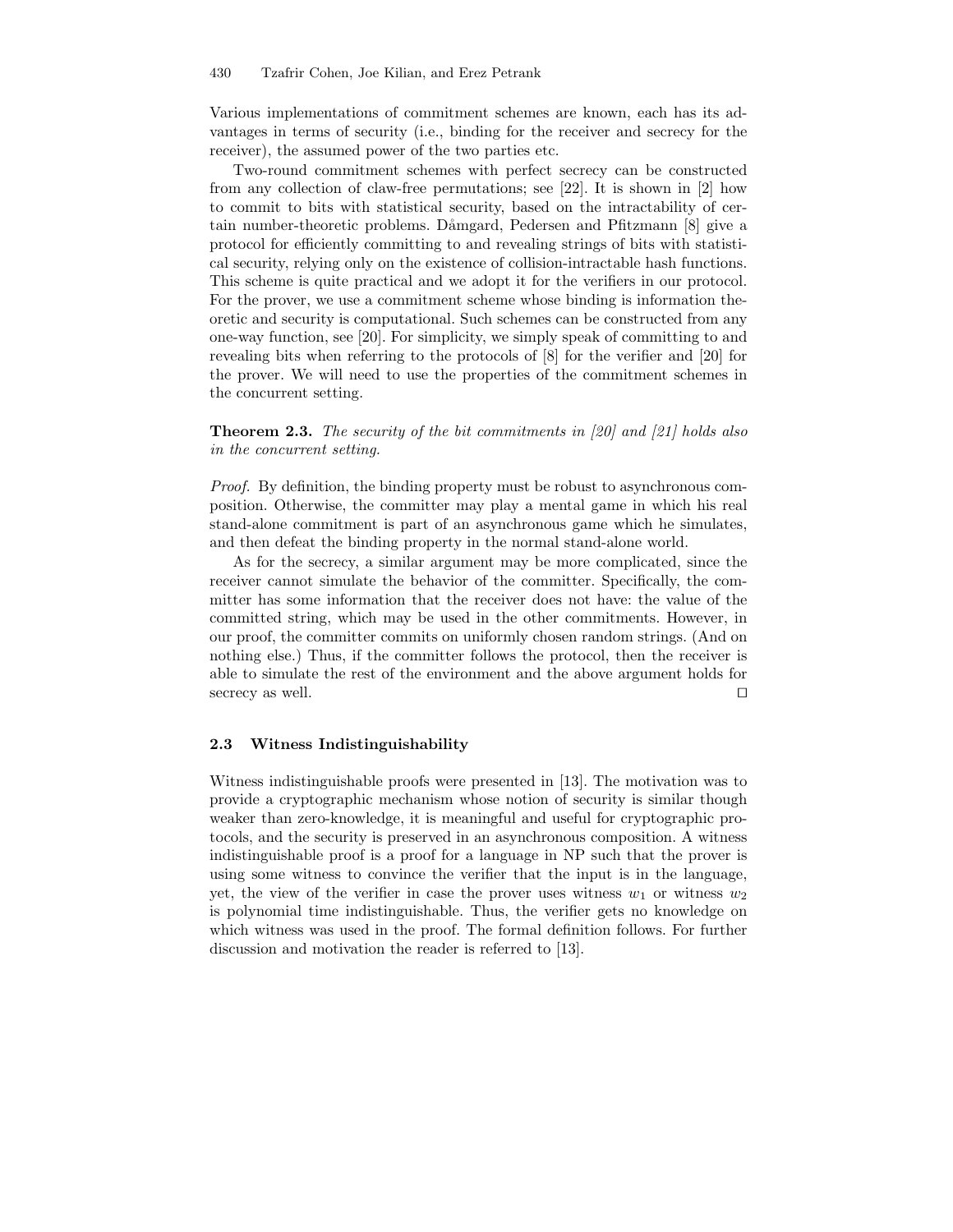#### 2.4 Black-box simulation

The initial definition of zero-knowledge [17] requires that for any probabilistic polynomial time verifier  $\hat{V}$ , a simulator  $S_{\hat{V}}$  exists that simulates  $\hat{V}$ 's view. Oren [23] proposes a seemingly stronger, "better behaved" notion of zero-knowledge, known as black-box zero-knowledge. The basic idea behind black box zero-knowledge is that instead of having a new simulator  $S_{\hat{V}}$  for each possible verifier, we have a single probabilistic polynomial time simulator S that interacts with each possible  $\hat{V}$ . Furthermore, S is not allowed to examine the internals of  $\hat{V}$ , but must simply look at  $\hat{V}$ 's input/output behavior. That is, it can have conversations with  $\hat{V}$  and use these conversations to generate a simulation of  $\hat{V}$ 's view that is computationally indistinguishable from  $\hat{V}$ 's view of its interaction with P.

For further definitions and motivations the reader is referred to [23]

### 2.5 Concurrent zero-knowledge

Following [10], we consider a setting in which a polynomial time adversary controls many verifiers simultaneously. The adversary  $A$  takes as input a partial conversation transcript of a prover interacting with several verifiers concurrently, where the transcript includes the local times on the prover's clock when each message was sent or received by the prover. The output of  $A$  will be a tuples of the form  $(V, \alpha, t)$ , indicating that P receives message  $\alpha$  from a verifier V at time  $t$  on  $P's$  local clock. The adversary may either output a new tuple as above, or wait for P to output its next message to one of the verifiers. The time that is written by the adversary in the tuple, must be greater than all times previously used in the system (by messages sent to P or by P). The view of the adversary on input  $x$  in such an interaction (including all messages and times, and the verifiers random tapes) is denoted  $(P, \mathcal{A})(x)$ .

**Definition 2.4.** We say that a proof or argument system  $(P, V)$  for a language L is (computational) concurrent zero-knowledge if there exists a probabilistic polynomial time oracle machine  $S$  (the simulator) such that for any probabilistic polynomial time adversary A, the distributions  $(P, A)(x)$  and  $S^{\mathcal{A}}(x)$  are computational indistinguishable over the strings that belong to the language L.

In what follows, we will usually refer to the adversary  $A$  as the *adversarial* verifier  $V^*$  or just the verifier  $V^*$ . All these terms mean the same.

In our setting, the simulator will simulate a predetermined time interval which is polynomial in  $k$ . We assume that while rewinding the verifier, the simulator may also set its clock to the required rewound time.

#### 2.6 The complexity parameters

In this paper, we simplify the discussion by using a single security parameter k. Our proof has (in worst case)  $\omega(\log^2 k)$  rounds and it has responsive round complexity  $\omega(\log k)$ . The zero-knowledge simulation is guaranteed for a polynomial (in  $k$ ) number of concurrent proofs. Also, the running time of the protocol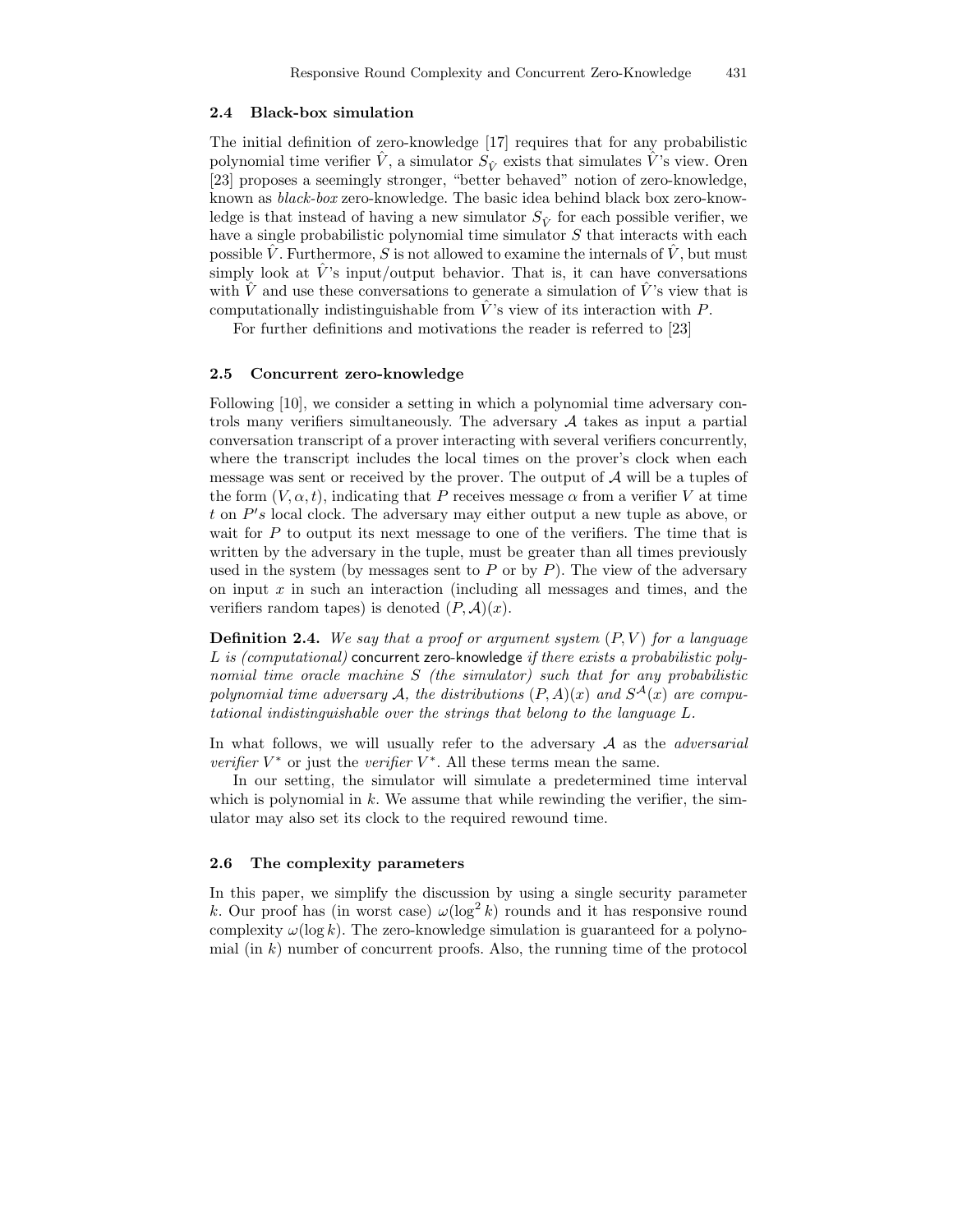is polynomial in  $k$ . We will measure time by the smallest time units that are relevant in this setting. For example, one may think of the time unit as the minimal time a round in the protocol may take. But we may also use a much smaller time unit: the time of a computer cycle. In any of these time units, it holds that the running time of the protocol is polynomial (in  $k$ ).

# 3 Main result

Our main result is the existence of black-box concurrent zero-knowledge interactive proof for all languages in NP with responsive round complexity  $m$  for any m satisfying  $m = \omega(\log k)$ . We state this explicitly in the following theorem.

**Theorem 3.1.** Assume there exist secure two-round commitment schemes with statistical secrecy and secure two-round commitment schemes with statistical binding (such schemes follow from the existence of a family claw-free permutation pairs). Let k be a complexity parameter bounding the size of the input. The verifier is polynomial time in  $k$ , and the concurrent proof may contain a polynomial (in  $k$ ) number of proofs concurrently. Then there exists a black-box concurrent zero-knowledge interactive proof for all languages in NP, with:

- responsive round complexity  $m(k)$ , for any function  $m(k)$  satisfying  $m(k)$  $\omega(\log k)$ , and
- a worst case round complexity of  $m(k) \cdot \log k$ .

# 4 Overview of protocol and proof

We start with the protocol in [24,18]. We choose the following parameters for this protocol: the preamble consists of m rounds for  $m = \omega(\log k)$  (recall that a round consists of a message sent from the prover to the verifier followed by a response of the verifier). The body of the proof consists of a low error, constant round, auxiliary-input witness-indistinguishable interactive proof for NP in which the prover can be efficient given the witness to the proven assertion. The zero-knowledge protocol of [14] will do.

When a new copy of the protocol is initiated by the verifier, the verifier in the new protocol is associated with a response time which is initially the minimal possible response time, say the time of a computer cycle. When the verifier fails to respond within this time, the time associated with this verifier is doubled and the verifier is notified that it must start again with the doubled time. In this case we say that the verifier has been reset and has gone one level up. This may happen at most  $O(\log k)$  times since at some such level the response time becomes greater than the running time of the adversary, or bigger than the time interval that has to be simulated. The verifiers may be viewed as working in levels of responsiveness. Level i contains all verifiers with response time at most  $\beta_i = 2^i$  and greater than  $\beta_{i-1}$ . The prover treats each verifier independently in light of its associated response time or level. For each verifier, the prover delays its answer according to its associated delay  $\beta$  in a manner yet to be discussed.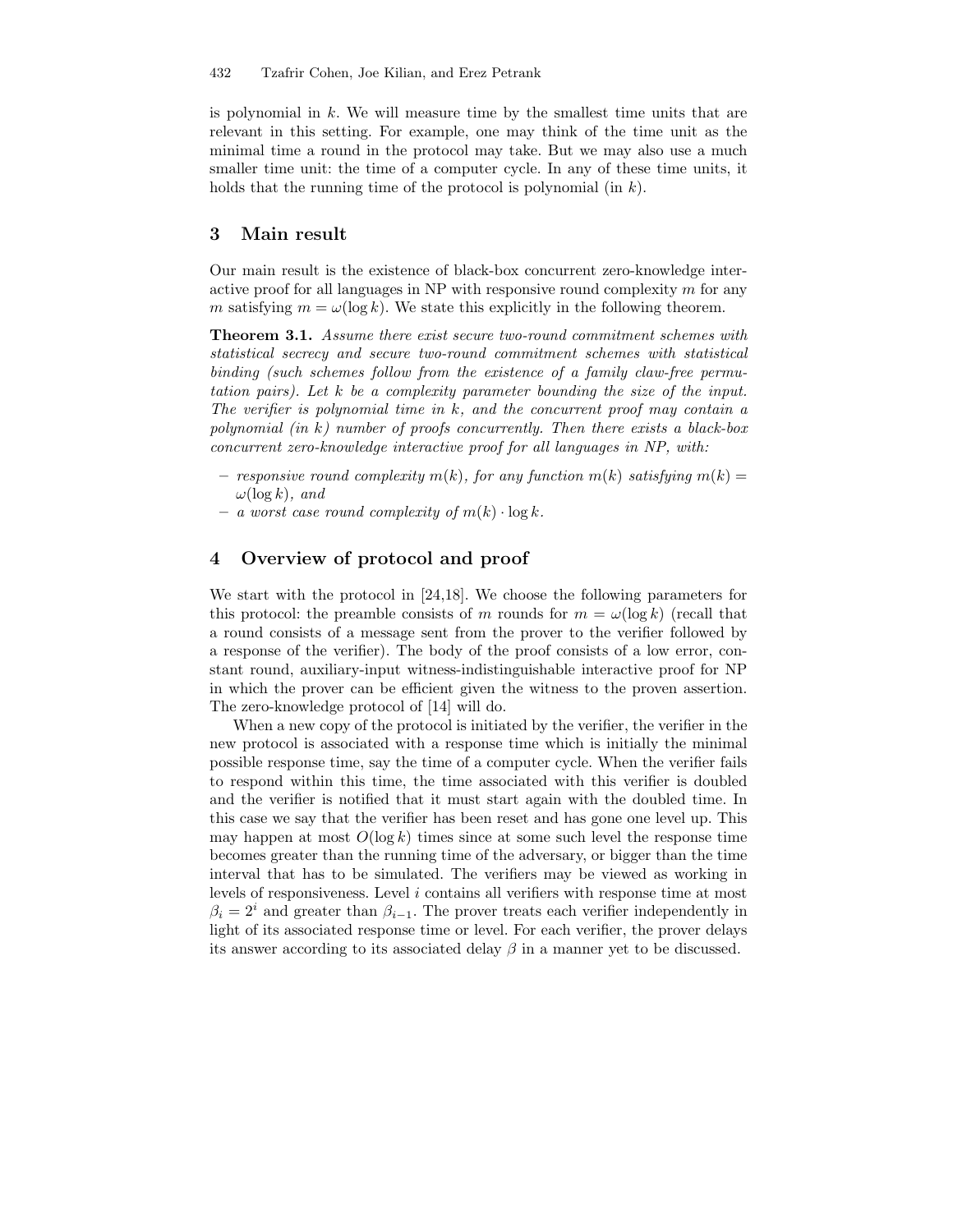The completeness and soundness of the interactive proof hold as in [24,18]. The worst case number of rounds for this protocol happens when the verifier goes through m steps in each level and then delays its last message and is reset while going up to the next level. This yields  $m \cdot O(\log k)$  rounds in the worst case. But since each level takes double the time of the previous level, the overall interaction time is dominated by the time of the highest level interaction, and is  $O(m)$ .

It remains to prove that the interactive proof is zero-knowledge. The delays imposed by the prover are similar to those suggested in [10]. Thus, simulating all protocols at the same level becomes possible in a way similar to that in [10]. In fact, these verifiers may be viewed as adhering to timing constraints. The delay imposed by the prover are not more than twice  $\beta_i$  for a verifier in level i and thus, do not increase the protocol time too much. It remains to show that rewinding protocols at higher levels do not force too many rewinding at lower levels. This is obtained with some care in the setting of the prover delays and by the fact that there are at most a logarithmic number of levels.

The reason we need a logarithmic number of rounds and cannot do with a constant number of rounds for each level as in [10] is the relation between the various levels. We allow ourselves one rewind only to any interval we wish to rewind. Any other constant will do, but rewinding a super-constant number of times (or polynomial as in [10]) will make the overall simulation time superpolynomial. Note also that this is an inherent problem since the lower bound in [5] uses verifiers that in each specific copy of the proof do not modify their response time. Thus the lower bound holds also for responsive round complexity and we cannot do with asymptotically less than  $\log k / \log \log(k)$  responsive round complexity.

# 5 The zero-knowledge protocol

We start by presenting the protocol. It consists of a preamble of  $m$  rounds where m is any function satisfying  $m = \omega(\log k)$  and a body consisting of a (not concurrent) constant round zero-knowledge proof. If this were the full picture, we would get that the overall number of rounds is dominated by  $m$  and is thus almost logarithmic. However, we sometimes let the prover say "RESET". This happens only during the preamble, and is caused by a long delay in the verifier response. When such a delay occurs, the protocol starts from the beginning with a delay parameter doubled. At this point we say the the proof has gone up one *level.* Generally a proof is at level  $i$  if it has gone through  $i$  resets.

To see that the overall round complexity is  $m \cdot O(\log k)$  it is enough to note that the maximum number of resets is logarithmic. This is true since the delay can only be doubled a logarithmic number of times. The logarithm is in the length of the simulated period. We denote this length by  $\Delta$  and measure it in units of  $\beta_0$ , i.e., the time of a computer cycle. In Figure 1 we describe the protocol. This is the protocol presented in [24,18] enhanced with time monitoring and possible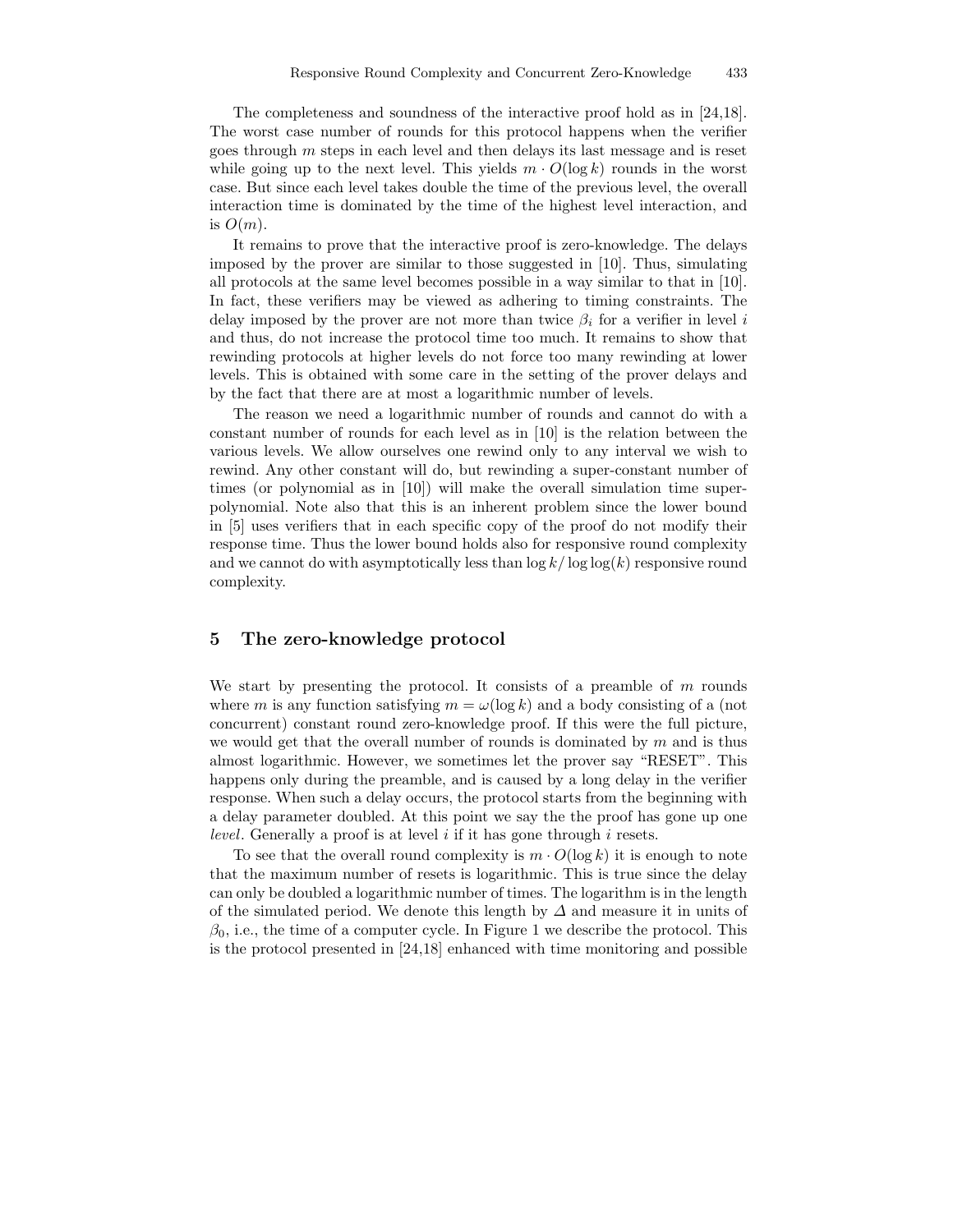| Step V-0:           | V $\rightarrow$ P: V Selects m strings, $v_1, \ldots, v_m \in \{0,1\}^n$ uniformly and inde-<br>pendently at random, and send Commit $(v_1), \ldots,$ Commit $(v_m)$ to the                                                                                   |
|---------------------|---------------------------------------------------------------------------------------------------------------------------------------------------------------------------------------------------------------------------------------------------------------|
|                     | prover.                                                                                                                                                                                                                                                       |
| $Step P-1$ :        | P $\rightarrow$ V: Send Commit (p <sub>1</sub> ) exactly T after the Step V-0 message was<br>sent.                                                                                                                                                            |
| Step $V-1$ :        | V $\rightarrow$ P: Reveal $v_1$ .                                                                                                                                                                                                                             |
|                     |                                                                                                                                                                                                                                                               |
| Step $P-j$ :        | P $\rightarrow$ V: If V's message from Step V- $(j-1)$ was received more than T<br>time units after P's message from Step $P-(j-1)$ was sent then goto<br>RESET. Else, send Commit $(p_j)$ exactly 2T time units after P's round<br>$(j-1)$ message was sent. |
| Step $V-j$ :        | $V \rightarrow P$ : Reveal $v_i$ .                                                                                                                                                                                                                            |
|                     |                                                                                                                                                                                                                                                               |
| Step $P-m$ :        | V $\rightarrow$ P: If V's message from Step V-(m - 1) was received more than T<br>time units after P's message from Step $P-(m-1)$ was sent then goto<br>RESET. Else, send Commit $(p_j)$ exactly 2T time units after P's round<br>$(j-1).$                   |
|                     | Step V-m: $V \rightarrow P$ : Reveal $v_m$ .                                                                                                                                                                                                                  |
|                     | Proof body: P waits T time units and then proves to V in zero-knowledge that $x \in L$<br>or that $\exists i, 1 \leq i \leq m$ , such that $p_i = v_i$ .                                                                                                      |
|                     | (No delays or time monitoring is used during the course of this proof.)                                                                                                                                                                                       |
| End of proof        |                                                                                                                                                                                                                                                               |
| RESET:              |                                                                                                                                                                                                                                                               |
| $P \rightarrow V$ : | A reset message with parameter $2T$ . Both P and V continue by setting<br>$T = 2T$ and starting the protocol from Step V-0 again.                                                                                                                             |

#### Fig. 1. The protocol

resets. All commitments from the verifier to the prover are statistically secret and all commitments from the prover to the verifier are statistically binding.

Theorem 5.1. If the zero-knowledge proof used in the body of the protocol has completeness error  $\epsilon_c$  and soundness error  $\epsilon_s$  then our interactive proof as in Fig. 1 has completeness error  $\epsilon_c$  and soundness error at most  $\varepsilon_s + \varepsilon$  for some negligible fraction  $\varepsilon$ .

Proof. Clearly, the completeness error cannot increase. As for the soundness, the prover may gain extra strength by managing to set  $p_i = v_i$  for some  $1 \le i \le m$ . However, since the verifier is using statistically hiding commitment scheme this may happen with negligible probability only, and we are done.  $\square$ 

Lemma 5.2. The protocol has responsive round complexity 5m.

Proof. We show that it holds for the preamble. The additional constant number of rounds in the body of the proof cannot increase the responsive round complexity since the prover answers with no delays at that stage of the protocol.

Consider a proof that ended the preamble at level  $\ell$ , i.e., had  $\ell$  resets. (We will discuss later the case that the preamble has not ended at all within the time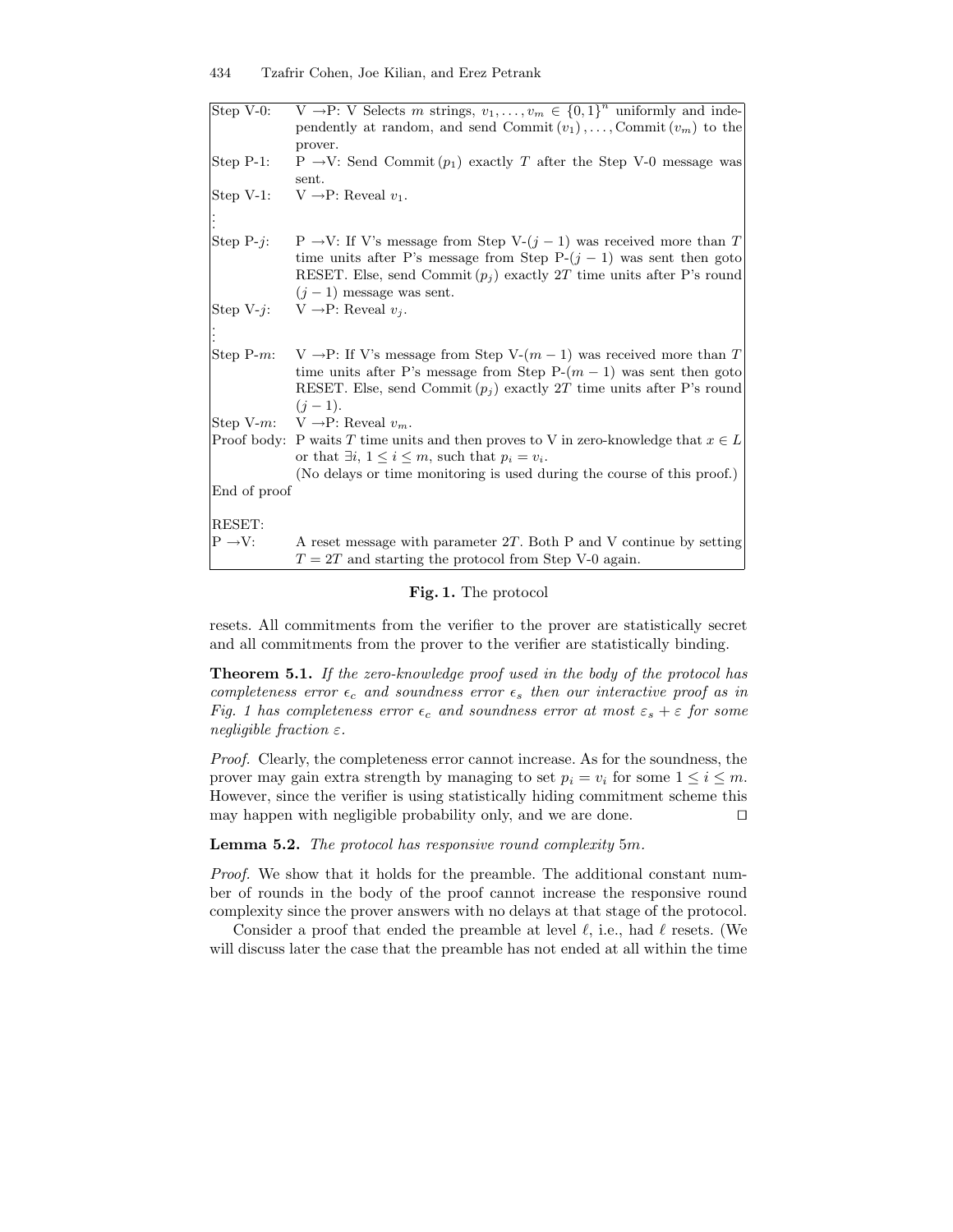$\Delta$ .) If  $\ell = 0$  then the proof had m rounds, the length of each equals the minimum possible response time, that was actually matched by the verifier. Otherwise, we have  $\ell \neq 0$ . The proof was last reset at level  $\ell - 1$  which means that the verifier did not respond within time  $\beta_{\ell-1} = 2^{\ell-1} = \frac{1}{2}\beta_{\ell}$ . Thus the response-time of the verifier is at least  $\beta_{\ell-1}$ . We now compute the overall communication time and show that it is smaller than  $5m \cdot \beta_{\ell-1}$ .

At each of the levels  $i = 1, 2, \ldots, \ell - 1$  the protocol ran for at most m rounds. At level  $\ell$  we assume it finished the preamble and thus had m rounds. Summing over all the communication times during the preamble we get that the communication time is bounded by

$$
\sum_{i=1}^{\ell} m \cdot \beta_i = m \cdot \sum_{i=1}^{\ell} 2^i \leq m \cdot 2^{i+1} = 4 \cdot m \cdot \beta_{\ell-1} .
$$

We bound the additional communication time of the proof body by  $m\beta_{\ell-1}$ . This is correct for the constant round body if the verifier does not pose a delay longer than  $\beta_{\ell-1}$ ; if it does, the responsive round complexity may only decrease.

Last, we deal with the case that the verifier does not finish. We assume that the simulation time  $\Delta$  is much larger than the running time of the adversarial verifier. Thus, a particular verifier that has not yet responded will never respond and its responsive round complexity is much better than  $5m$ .

We next show that the protocol is concurrent zero-knowledge, by presenting a simulator for the concurrent interaction.

# 6 The simulator

We present a black box simulation of the above protocol. We assume the worst, i.e., that there is one adversary that controls all verifiers (whose number is polynomial in  $k$ ). This adversary deviates from the protocol as it wishes and is limited only by being a polynomial time machine. The simulator interacts with this adversary (or with these verifiers) and its goal is to produce a transcript distribution which is indistinguishable from the real interaction between the adversary and the original prover  $P$ . Note that each message in the transcript is associated with a time telling when it is produced after the beginning of the interaction.

The simulator simulates the body of the proof simply by playing the real prover. The reason it may do that is that it rewinds each of the verifiers so that it manages to get a round i in which  $p_i = v_i$ . After that we say that this particular copy of the proof has been "solved", or that this particular verifier has been *neutralized*. Our goal is to ensure that there will be enough rewinding so that all proofs will be solved, while taking care that the rewinding does not exceed polynomial time.

The difficulty in the construction and in describing the simulator lies in the rewinding schedule. Other than that the operation of the simulator is quite simple. The simulator runs the adversary on a randomly chosen random string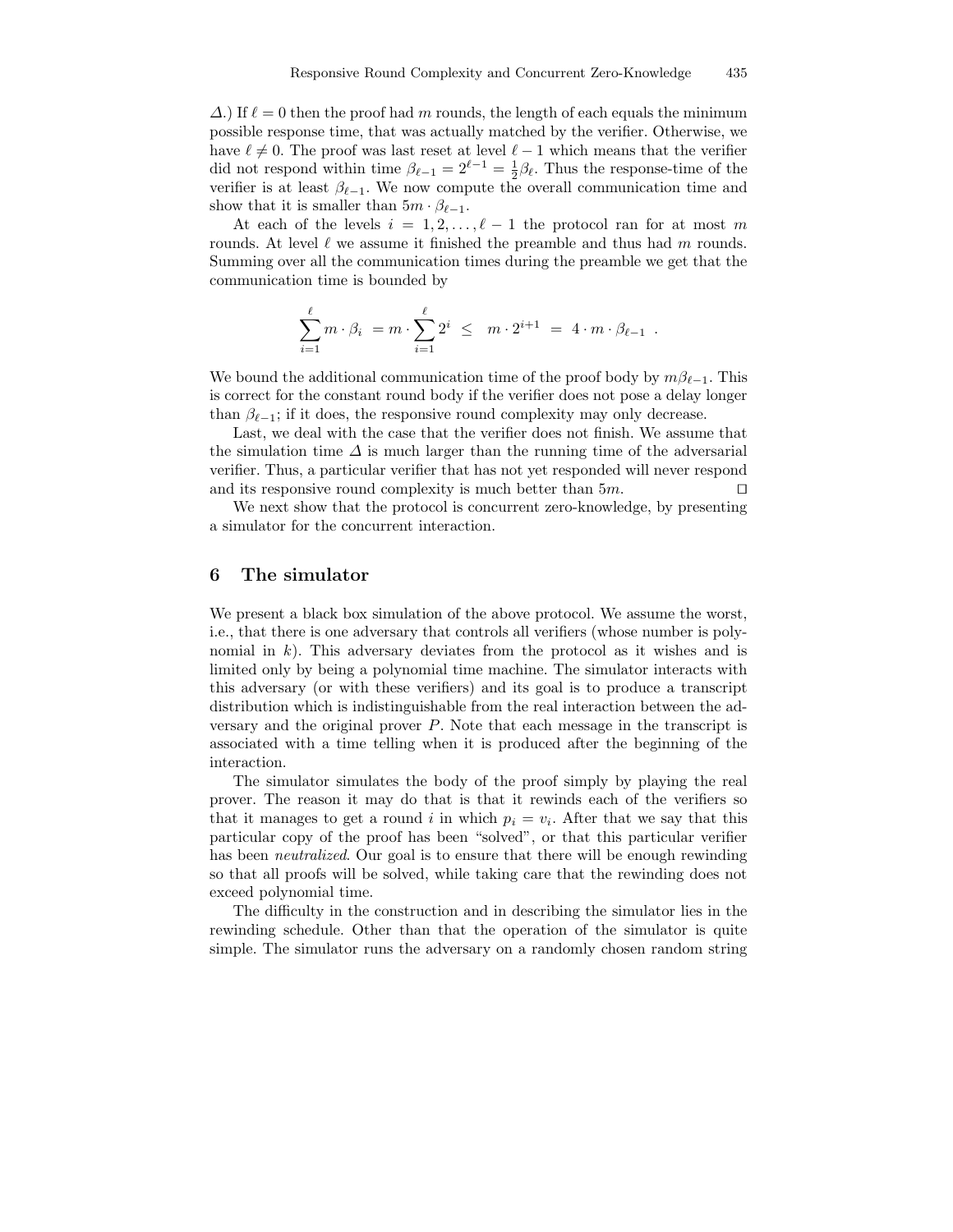while performing all rewinds in the rewind schedule. The simulator breaks the entire sequence of time steps into sections. Each section is simulated twice by the simulator. The first run is used to obtain information, and the second run is used to produce the actual output transcript. During simulation of each such section, the simulator recursively divides it into smaller subsections.

During the first time a section is simulated, the simulator records the strings revealed by the verifiers during this run. Then, while running the second run of the rewind, the simulator solves all proofs that may be solved by setting  $p_i$ to equal  $v_i$  for known values of  $v_i$ 's. The second run of the section is used to produce the transcript obtained thus far. When a body of a proof arrives, if the proof has been solved, then the simulator acts as the prover while proving the existence of i such that  $p_i = v_i$  (the simulator has a witness to this fact). If the proof has not been solved, the simulation aborts and declares failure.

We will show that the probability that any of the proofs remains unsolved is negligible. Thus, the simulator rarely fails. When it does not fail, its output will be indistinguishable from the real interaction. One difference between the simulated transcripts and the real ones is in the preambles: in the simulation there is an i with  $p_i = v_i$ . But by the secrecy of the commitment schemes this difference cannot be detected by a polynomial-time bounded machine. Note that these strings are never revealed, avoiding difficulties arising when partial subsets are revealed. The second difference is in the witness used in the bodies of the proofs. However, a zero-knowledge proof is witness indistinguishable. This property is preserved in a concurrent setting and is thus indistinguishable by a polynomial time distinguisher.

It remains to show that there exists a rewinding schedule by which the simulator is efficient and still all proofs are solved with overwhelming probability.

#### 6.1 The rewinding schedule

The schedule of the rewinds is given as a pseudo-code in Fig. 2 and is illustrated in Fig. 3.

The X axis represents the time (as viewed by the verifiers or listed in the output transcript produced by the simulator), and the numbers in the graph represent the X coordinate (=the time) of an event. The Y axis represents the order of events of the simulator itself. The advances of the simulation are shown as thick arrows, whereas the rewinds are shown as thin backward arrow.

In the example of Fig. 3 the top-level run has exactly two recursive sections. At the top level this is not always the case, but in any other level the recursion is invoked exactly twice. The top level of this run is  $log \Delta$  (all logarithms are base 2), where  $\Delta$  is the length of the interval we simulate. In the example  $\Delta = 4$ and the top level is 2. The first section starts at the beginning and ends when the simulator advances from 1 to 2 after the after the seventh rewind (the second  $(1 \leftarrow 3)$ . The second section begins in the advancement from 2 to 4 and ends at the end of the simulation.

During the run of the top-level sections there are also rewinds of lower levels. In this example there is only one lower level: level 1. For each rewind of level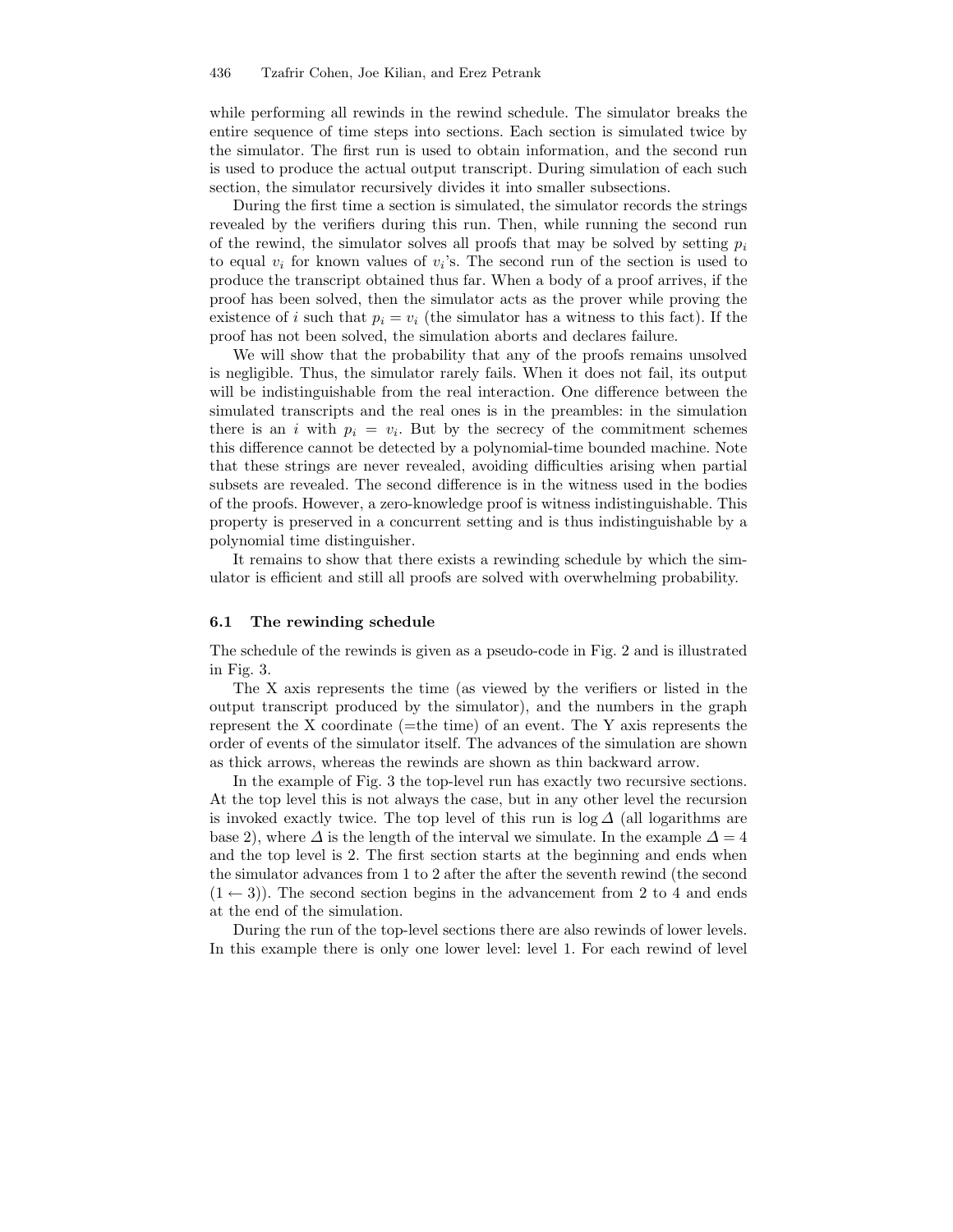0: // Recall that  $\Delta$  is the overall simulation time interval. 1: top\_level =  $log(\Delta)$ 2: 3: // This is a recursive algorithm. Top-level call follows: 4:  $simul(0, \Delta, top-level)$ 5: output transcript 6: 7: // Definition of recursive function: 8: simul(location, length, level) 9:  $\beta = 2^{\text{level}}$ 10: if  $(\text{level} < 1)$ 11: // here comes the simulation of interaction with  $V^*$  for time interval length 12: return 13: else 14: // recursively run lower-level simulations 15: **for** i = 0 to  $\frac{length}{\beta}$  - 1 16:  $simul(location + i \cdot \beta, \beta, level-1)$ 17:  $simul(location + (i+1)\cdot\beta, \beta, level-1)$ 18: rewind to location(location + i· $\beta$ ) 19:  $simul(location + i \cdot \beta, \beta, level-1)$ 20: end for 21: end if

Fig. 2. Description of the Rewinding Schedule

 $\ell$  there are 6 rewinds of level  $\ell - 1$  (4 before the actual level- $\ell$  rewind, and two after it). Thus before the first level-2 rewind  $((0 - 4))$  there are 4 level-1 rewinds  $((0 \leftarrow 2), (1 \leftarrow 3), (2 \leftarrow 4)$  and  $(3 \leftarrow 5)$ ) and more two after it  $((0 \leftarrow 2)$ and  $(1 \leftarrow 3)$ ).

Note that the rewinding schedule does not depend on the schedule of proofs as determined by the adversarial verifier. It may be the case that no proof ran and the simulator would still behave the same. The rewinding schedule depends on the time only. 4

### 6.2 The effects of the rewinds

Each proof may start its  $i$ -th level run in an arbitrary point in time. However, by the delay of  $\beta_i$  imposed by the prover, they all have the same look during the preamble: The prover sends a message, then the verifier responds within time  $\beta_i$  and then the prover sends its next message exactly  $2\beta_i$  time units after its

<sup>4</sup> We remark that one may obtain better efficiency by checking if the rewind is helpful to the simulation and avoid rewinding it it's not. Even if one does not try to check the messages, a scrutiny of the schedule may lead to other improvements. However all we care about is that the simulation is polynomial time and this is guaranteed by our simple non-optimized simulation procedure.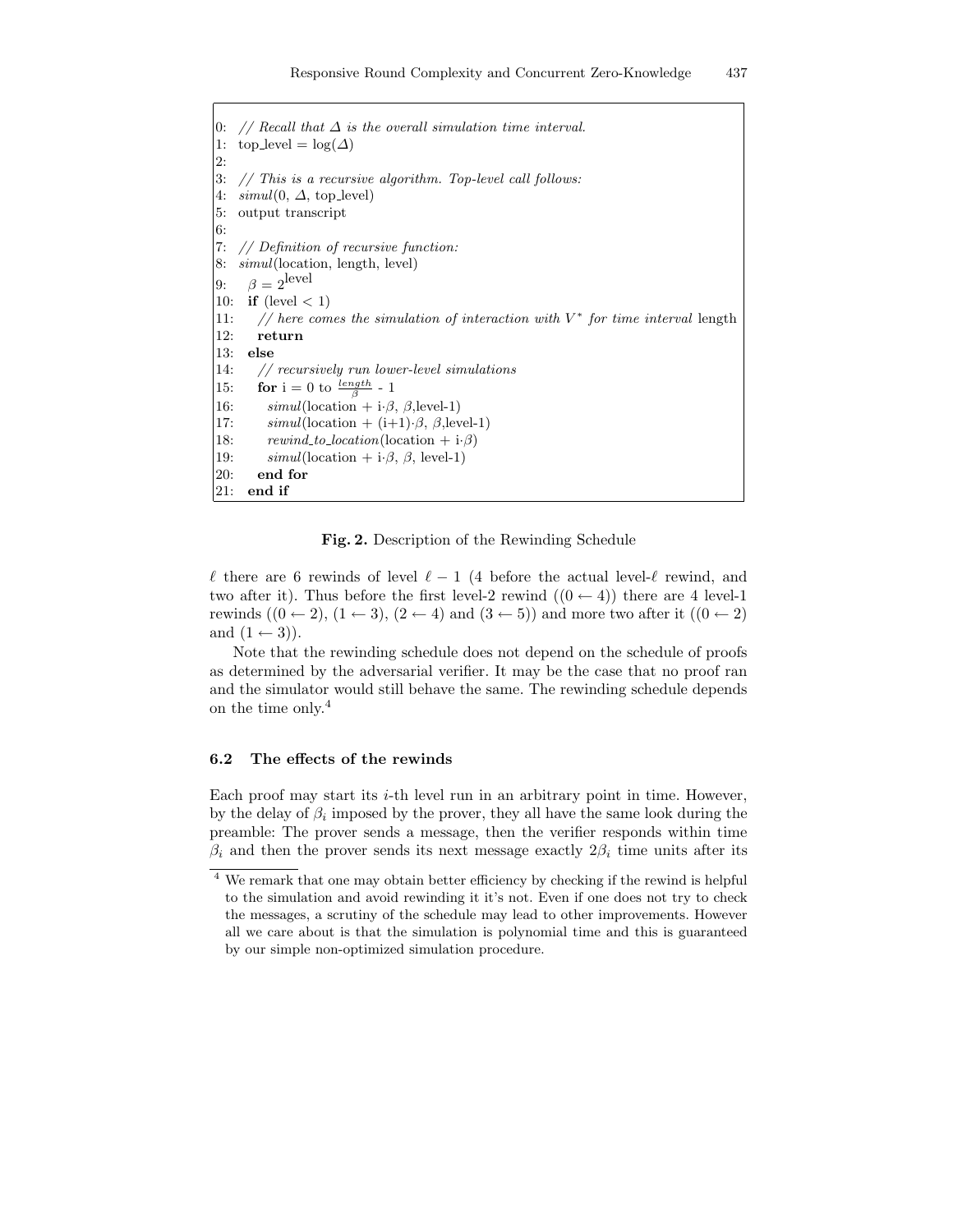

Fig. 3. The rewind schedule of two rounds of level 2

previous message. Thus, the time between two prover messages is always  $2\beta_i$ and the response time of the verifier is less than  $\beta_i$ .

A rewind operation at level i that makes the simulator run the interval  $(T, T)$  $2\beta_i$ ) twice is meant to solve all proofs of level i in which the verifier sent a preamble message "Reveal  $v_{\ell}$ " (for some  $1 < \ell \leq m$ ) in response to a prover message that was sent in-between the times T and  $T + \beta_i$ . Note that in this case the verifier must respond before  $T + 2\beta_i$  and thus simulator has learned the value of  $v_\ell$ . Since  $p_\ell$  is still within the rewind. The simulator may modify the commitment on  $p_\ell$  in the second run of the rewind and commit on  $p_\ell = v_\ell$ . For example, the rewind  $(0 \leftarrow 4)$  may solve proofs that run in the top level and whose prover has sent a message between the times 0 and 2.

Had this always worked, we wouldn't need so many preamble rounds. A couple of them would have been enough. However, here is what may go wrong: the verifier may delay its answer in the first run of the rewind interval, thus getting a reset message from the prover (simulator), yet, in the second run, provide an answer in time. In this case, the simulator would not know the value of  $v_{\ell}$  in the second run since it was not exposed in the first run. The second run is the one that prevails and written to the final transcript. Thus, solving the proof in this round of the preamble fails in this case. In Sect. 7 below, we argue that this happens with constant probability in each round and with negligible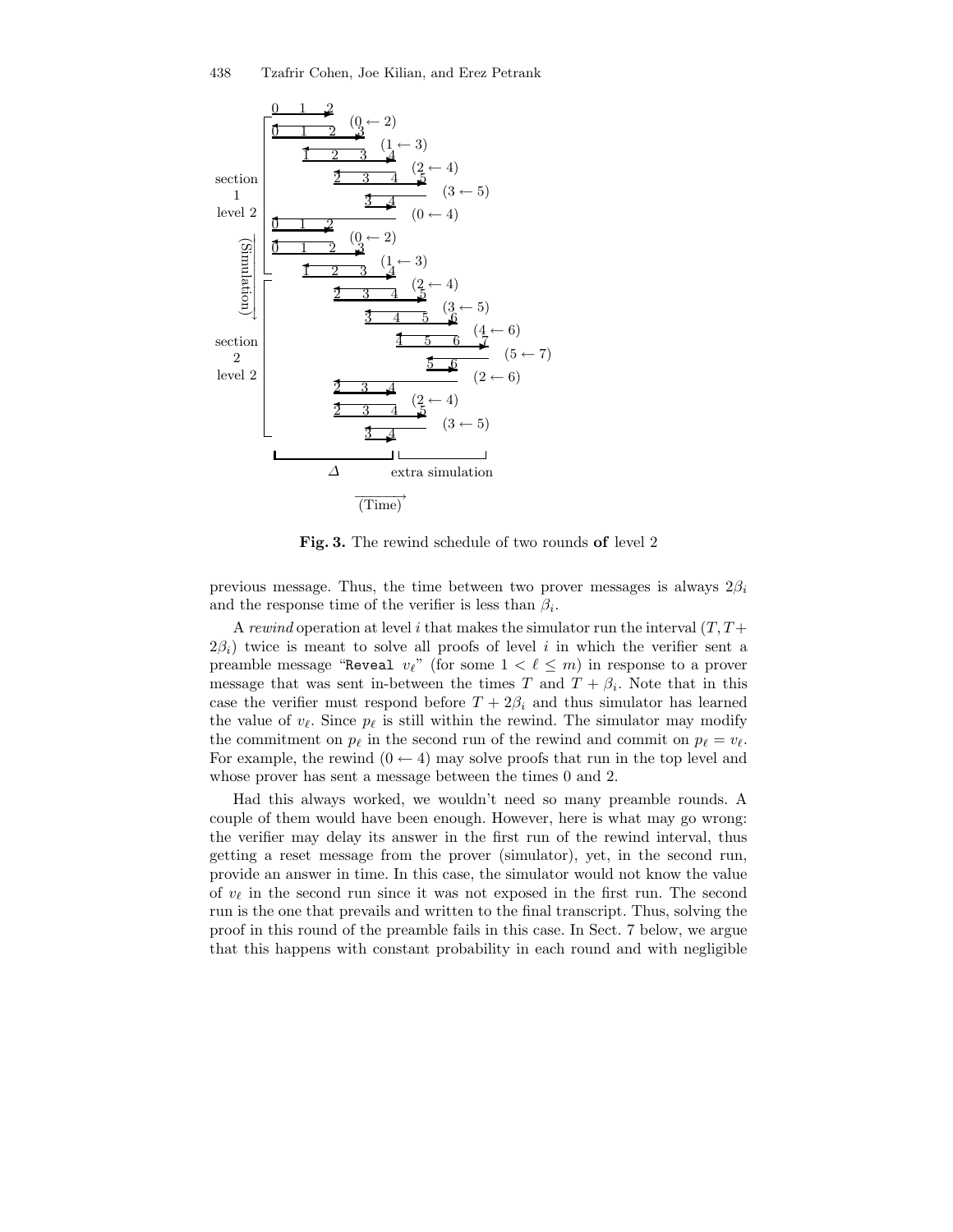probability in all the m rounds of the preamble. Note that setting  $p_\ell = v_\ell$  in any one of the rounds suffices to solve the proof.

It remains to analyze the probability that the simulator succeeds in solving each of the proofs (before getting to the proof body) and to verify that the rewinding schedule results in a polynomial time simulator. This analysis is provided in the following section.

# 7 Analysis of the Simulator

# 7.1 Efficiency

We start by showing that the rewinding schedule of Section 6.1 results in a polynomial time simulator. Note that each step of the simulation, i.e., committing on strings, revealing them, and playing the prover in the proof-body are all polynomial time. Thus, if the rewinding is polynomial time, we get that the whole algorithm is efficient. We will actually show that the number of rewinds is polynomial. Since each rewind time is polynomial this is enough.

Lemma 7.1. The overall number of rewinds during the simulation run on time interval  $\Delta$  is at most  $\Delta^3$ .

Proof. We use the recursive description of the rewinding schedule as in Figure 2. Consider a run of a time interval t at level  $\ell$ . Using the notation of Figure 2 this is a run of  $simul(location, t, l)$ . Note that the number of rewinds is independent of the location. Thus, we denote the number of rewinds in this run by  $X(t, \ell)$ . In a run of t time units at level  $\ell$  there are  $\frac{t}{\beta_{\ell}}$  iterations of the main loop of the *simul* procedure. In each iteration there is a level- $\ell$  rewind and 3 calls to  $simul(\cdot, \beta_{\ell}, \ell - 1)$  are performed (recall that  $\beta_{\ell} = 2^{\ell}$ ). Thus,

$$
X(t,\ell) \leq \frac{t}{\beta_{\ell}} \cdot (1+3 \cdot X(2\beta_{\ell-1}, \ell-1)) \ .
$$

This recursion inequality gives the bound:  $X(t, \ell) \leq \frac{t}{\beta_{\ell}} \cdot 7^{\ell-1}$ . At the top level,  $t = \Delta, \ell = \log \Delta$ , and we obtain

$$
\frac{t}{\beta_{\ell}} \cdot 7^{\ell-1} = \frac{\Delta}{2^{\log \Delta}} \cdot 7^{\log \Delta} = 7^{\log \Delta} \leq \Delta^3 ,
$$

as required.  $\Box$ 

## 7.2 Indistinguishability

We show that no polynomial-time algorithm can distinguish the output of the simulator from  $V^*$ 's view of its interaction with the original prover,  $P$ .

Assume, first, that the simulator always manages to solve all proofs before getting to the bodies of the proofs. We show later that this assumption holds with overwhelming probability.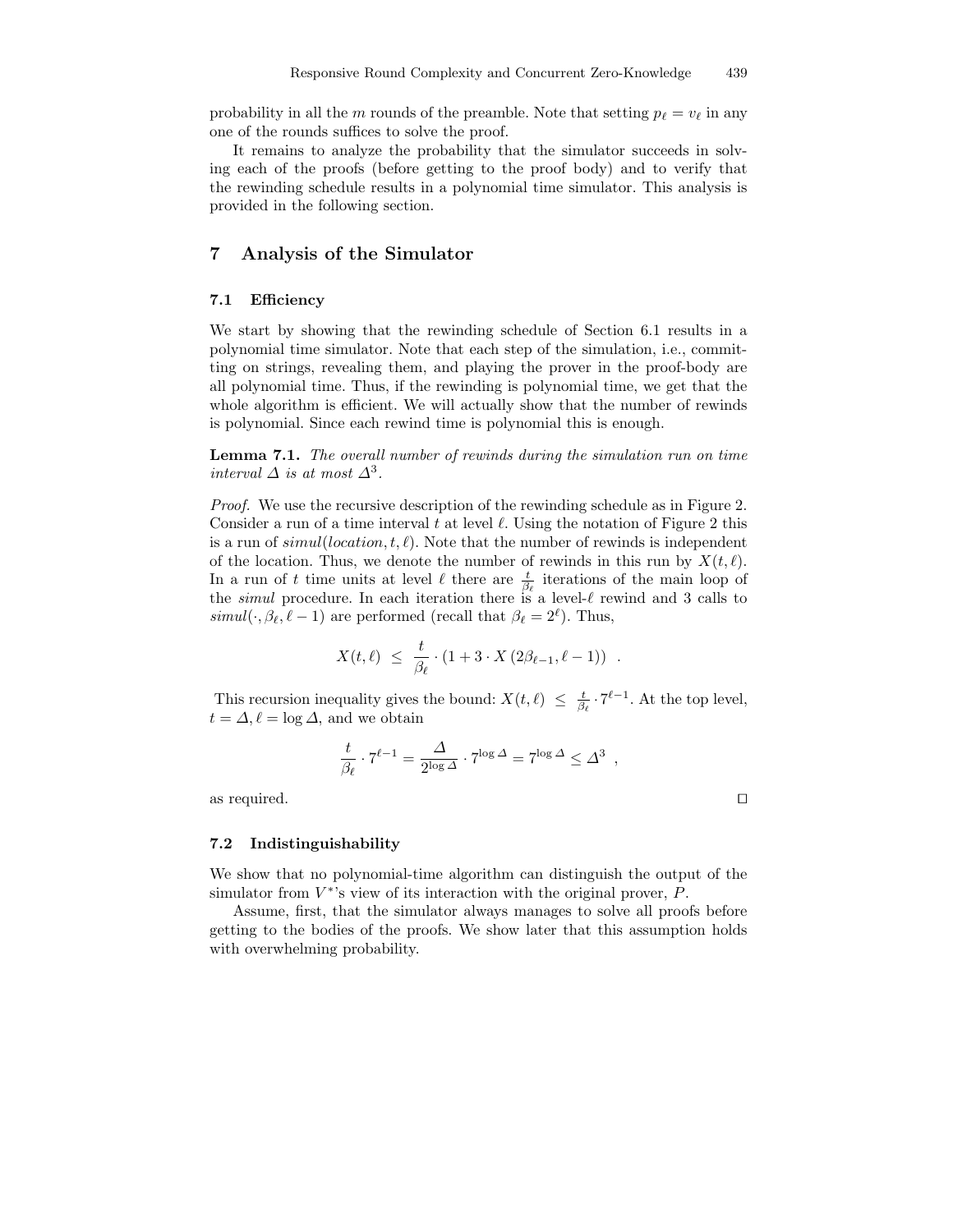#### 440 Tzafrir Cohen, Joe Kilian, and Erez Petrank

We separate the discussion of the preambles and the proof bodies. The difference in the preambles is that in the simulation one or more of the rounds has  $p_i = v_i$ . In the real interaction, this seldom happens. The difference in the bodies is that the simulator always proves that "∃i such that  $p_i = v_i$ " whereas the original prover (almost) always proves that  $x \in L$ .

The prover never opens its commitments on the  $p_i$ 's. By the secrecy of the commitment scheme, a polynomial time distinguisher cannot tell between preambles generated by the simulators and real preambles. Since this is the case, the adversarial verifier itself cannot distinguish between the first and the second runs of a rewind. We will use this fact to show that the simulator solves all proofs with high probability.

Finally, the *proof bodies* are witness indistinguishable. By [13] this property holds also in the concurrent setting. Thus, an efficient distinguisher cannot tell between using a witness to "∃i such that  $p_i = v_i$ " and using a witness to " $x \in L$ " and we are done.

It remains to show that the simulator may fail to solve one of the proofs only with negligible probability. We first argue (in Claim 7.1) that for each proof, each round of its preamble that appears in its final level is rewound. We then argue (in Claim 7.2) that a rewind of such a round does not solve the proof with probability at most 1/3. Since all rewinds are rewound independently, and since solving the proof in one of them is enough, and since there are  $m =$  $\omega(\log k)$  such rewinds before the body of the proof, we get that the proof remains unsolved with probability  $(1/3)^m$ , which is negligible. Any of the proofs may be run a polynomial number of times by the simulator (since intervals are rewound) and there are a polynomial number of proofs. By the summation bound, the probability that any of these proofs is not solved by the end of the preamble remains negligible.

**Claim 7.1.** If a proof preamble terminates at level  $\ell$ , then each of its m rounds at level  $\ell$  is rewound.

**Proof Sketch:** By the delays posed by the prover, each round takes exactly  $2\beta_{\ell}$ time units. For a rewind  $(T \leftarrow T + 2\beta_\ell)$  to properly rewind a proof round, both the prover's message and the verifier's message have to be within the interval  $(T, T + 2\beta_{\ell}).$ 

By the requirement of the  $\ell$ -th level, the answer of the verifier must arrive within  $\beta_{\ell}$ . Thus if the prover has sent  $Commit(p_i)$  at the interval  $(T, T + \beta_{\ell})$ , it is guaranteed that the verifier's reply (Reveal  $v_i$ ) will arrive within the rewind interval, and that the next prover message will be sent after the rewind interval ends. Thus the round will be properly rewound by a rewind  $(T \leftarrow T + 2\beta_\ell)$ .

It remains to show that any message that the prover sends on level  $\ell$  has an associated level- $\ell$  rewind. Details are omitted.  $\Box$ 

**Claim 7.2.** If in a proof  $\Pi$  at level  $\ell$  the prover's message for round i is sent at time T, then a rewind  $(T' \leftarrow T' + 2\beta_\ell)$ , where  $0 \leq T' - T < \beta_\ell$ , solves  $\Pi$  in this rewind with probability at least 2/3.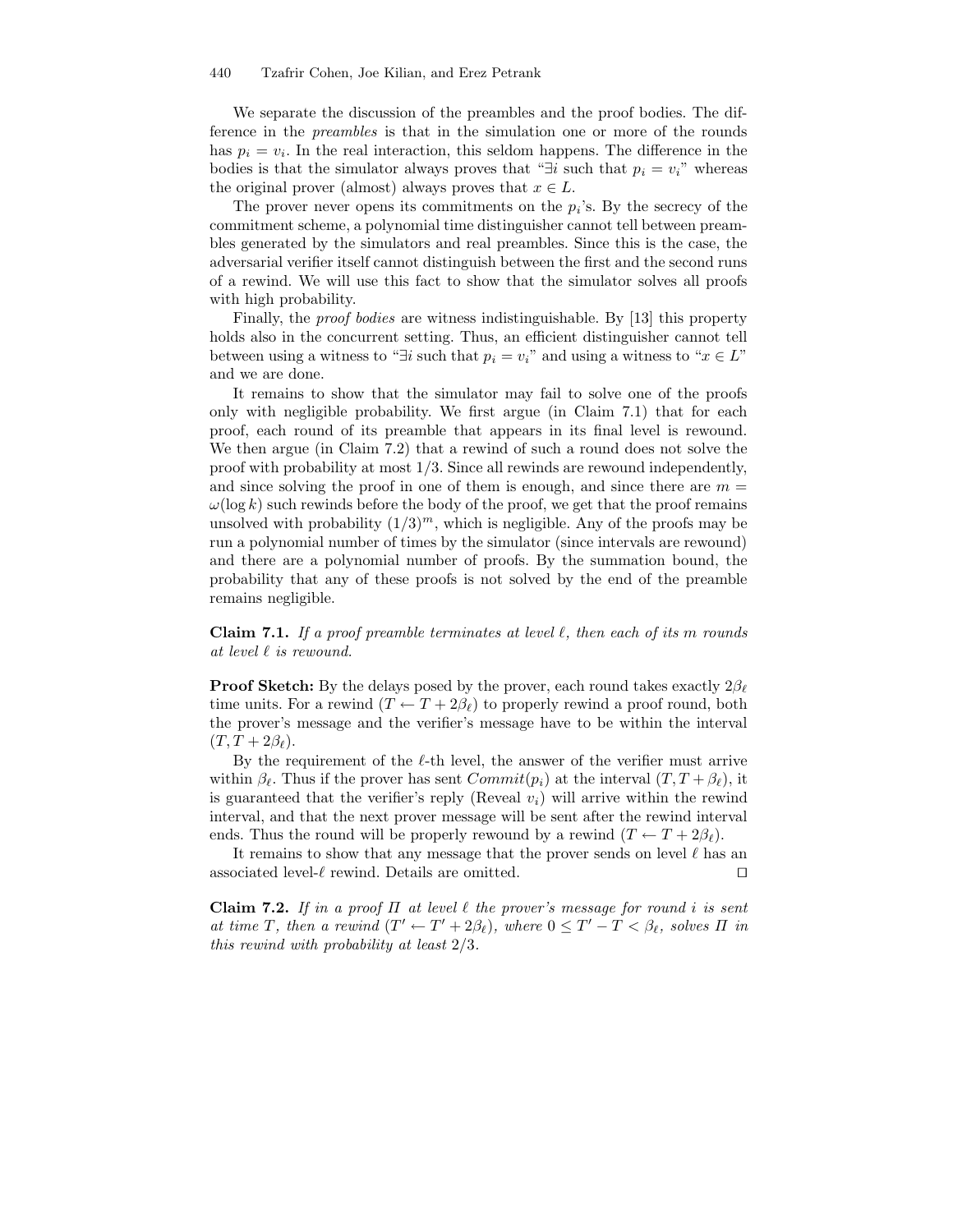Proof. If the verifier answers in time during both runs of the rewind then the proof is solved: the first run reveals the value  $v_j$  (for round j of the proof) and in the second run of the rewind the prover may commit on a modified  $p_i = v_i$ . Note that the verifier cannot modify  $v_j$ , except with negligible probability, since it is committed to this value as of the first round of the proof  $\Pi$ . If the verifier does not answer in the second run of the rewind, then it is actually reset into level  $\ell + 1$  and this proof does not need to be solved at level  $\ell$ . The only bad case is when the verifier delays its answer in the first run, but does not delay it in the second run of the rewind. In this case, the simulator does not learn the value of  $v_j$  in the first run and thus, cannot set  $p_j = v_j$  in the second run.

What is the probability of this bad incident? Since the prover commits to  $p_i$ , the verifier cannot tell if  $p_i = v_i$ , it cannot tell between the first and second run, except with negligible probability in which the secrecy of the commitment scheme fails. Suppose the verifier delays it's message beyond  $\beta_{\ell}$  with probability p at the first run. It then delays its message with probability at least  $p - \varepsilon$  for some negligible fraction  $\varepsilon$  in the second run. The probability that the simulator does not solve the proof is thus at most  $p \cdot (1 - p + \varepsilon) \leq 1/4 + \varepsilon \leq 1/3$ , and we are done.  $\Box$ 

## References

- 1. Boaz Barak: How to Go Beyond The Black-Box Simulation Barrier. To appear in IEEE, Proceedings of the 41st Annual Symposium on Foundations of Computer Science, October, 2001.
- 2. Brassard, G., Chaum, D., Crépeau, C.: Minimum disclosure proofs of knowledge. JCSS 37 (1988) 156–189
- 3. Canetti, R., Goldreich, O., Goldwasser, S., Micali, S.: Resettable zero-knowledge. Record 99-22, Theory of Cryptography Library (1999) received October 25th, 1999. Supercedes Theory of Cryptography Library Record 99-15.
- 4. Canetti, R., Goldreich, O., Goldwasser, S., Micali, S.: Resettable zero-knowledge (extended abstract). In ACM, ed.: Proceedings of the thirty second annual ACM Symposium on Theory of Computing: Portland, Oregon, May 21–23, [2000], New York, NY, USA, ACM Press (2000) 235–244 see also [3].
- 5. Canetti, R., Kilian, J., Petrank, E., Rosen, A.: Concurrent zero-knowledge requires  $\Omega(\log n)$  rounds. In: Proceedings of the thirty third annual ACM Symposium on Theory of Computing, ACM Press (2001)
- 6. Crescenzo, G.D., Ostrovsky, R.: On concurrent zero-knowledge with preprocessing. In Wiener, M., ed.: Advances in Cryptology – CRYPTO ' 99. Lecture Notes in Computer Science, International Association for Cryptologic Research, Springer-Verlag, Berlin Germany (1999) 485–502
- 7. Damgård, I.B.: Efficient concurrent zero-knowledge in the auxiliary string model. In Preneel, B., ed.: Advances in Cryptology – EUROCRYPT ' 2000. Lecture Notes in Computer Science, Brugge, Belgium, Springer-Verlag, Berlin Germany (2000) 418–430
- 8. Damgård, Pedersen, T.P., Pfitzmann, B.: On the existence of statistically hiding bit commitment schemes and fail-stop signatures. In Stinson, D.R., ed.: Proc. CRYPTO 93, Springer (1994) 250–265 Lecture Notes in Computer Science No. 773.